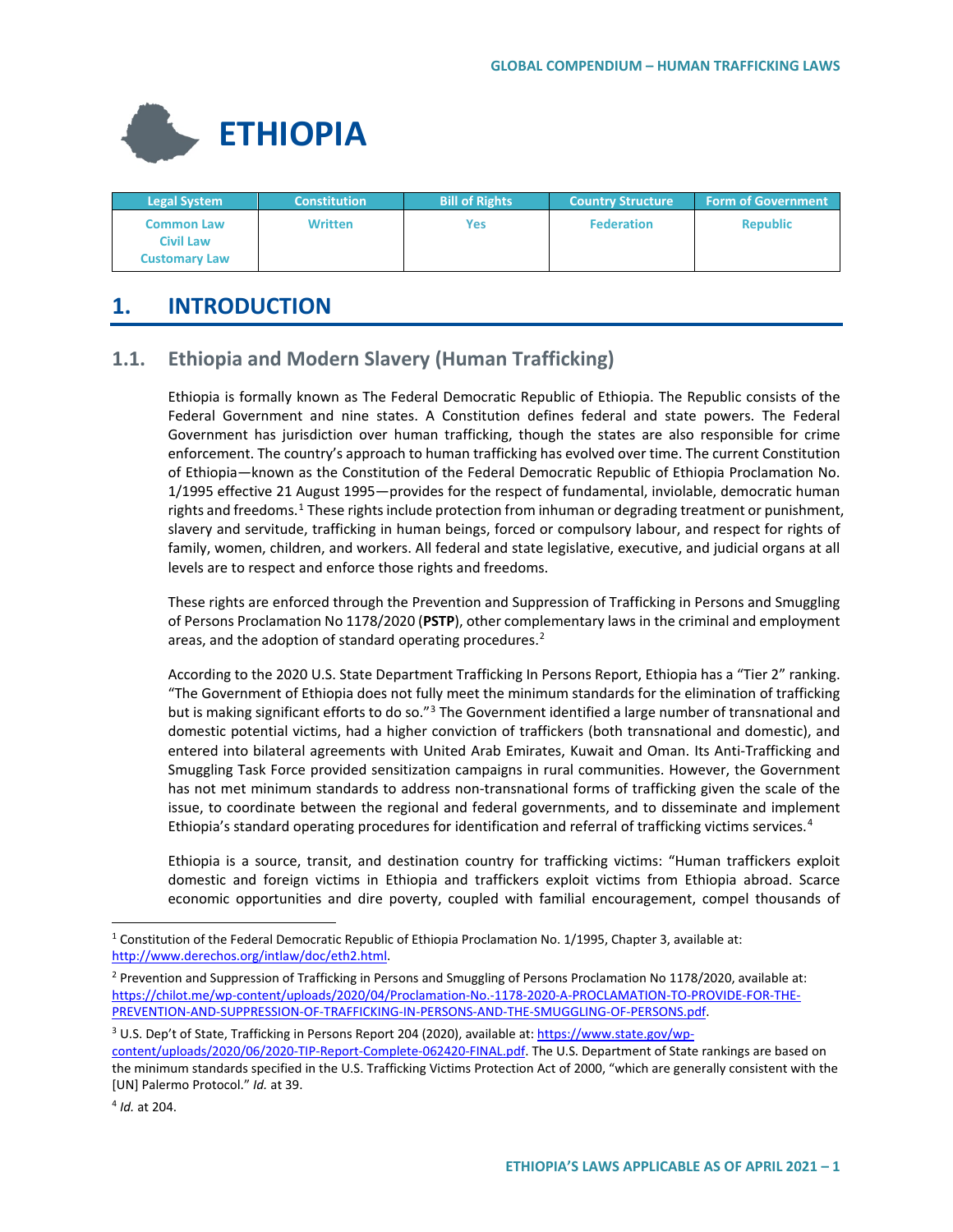Ethiopians, including a substantial percentage of unmarried individuals under age 30, to transit, primarily via Djibouti or Somalia, to Yemen and onward to Saudi Arabia and Europe."[5](#page-1-0)

"Saudi Arabia remains the primary destination for irregular migrants, representing 80–90 percent of Ethiopian labor migration." Ethiopian women working in Middle Eastern countries tend to work in domestic service and are exploited in forced labour. Women and girls are also vulnerable to commercial sex exploitation and trafficking. Men and boys are exploited mainly in forced labour in traditional weaving, construction, agriculture as well as domestic workers, and boys are also exploited as shop assistants and street beggars.<sup>[6](#page-1-1)</sup>

Ethiopian agencies monitoring and reporting on human trafficking include the Human Rights Commission. This Commission has the duty to ensure that all citizens, organs of state, political organizations, and other associations, as well as their officials, respect the human rights and freedoms provided by the Constitution, ensure that laws and government decisions do not contravene those rights, and investigate and resolve complaints concerning alleged violations of those rights, excluding cases before the courts, Federal Houses, or Regional Council.

A National Council and a National Partnership Coalition are established under the PSTP to promote the purposes of the PSTP, including formulating policies and directives to prevent and suppress people trafficking and people smuggling.<sup>[7](#page-1-2)</sup> Additionally, the Federal Police, the Federal Attorney General, and the Public Prosecutors Office investigate and enforce offences under the PSTP.<sup>[8](#page-1-3)</sup>

An Anti-Trafficking and Smuggling Task Force and a Migration and Human Trafficking Crime team have been established to further the purposes of the PSTP. The Ministry of Labor and Social Affairs, the National Intelligence and Security Service, the Federal Urban Employment Creation and Food Security Agency, and the Rural Employment Creation and Food Security Agency are given various roles under the PSTP, including to disseminate information to the community and to assist trafficked victims in various ways.<sup>[9](#page-1-4)</sup>

# **1.2. Ethiopia's Policy and Legal Position**

Ethiopia's Constitution, as the supreme law of the country, sets out the fundamental rights and freedoms that all relevant government authorities and agencies must respect and enforce. Various statutes, including the PSTP, supplement the Constitutional rights and freedoms.

Ethiopia is a party to the United Nations and other conventions addressing fundamental human rights. It also is a party to several treaties that are relevant to the fight against human trafficking and smuggling. The treaties and conventions become part of the law of Ethiopia on ratification by the Federal House of Peoples' Representatives.[10](#page-1-5)

<span id="page-1-3"></span><sup>8</sup> *Id.*, articles 37(2), 38, and 41.

<span id="page-1-0"></span> <sup>5</sup> *Id.* at 206.

<span id="page-1-1"></span><sup>6</sup> *Id.* at 206–207.

<span id="page-1-2"></span><sup>7</sup> Prevention and Suppression of Trafficking in Persons and Smuggling of Persons Proclamation No 1178/2020, articles 33 and 35, available at[: https://chilot.me/wp-content/uploads/2020/04/Proclamation-No.-1178-2020-A-PROCLAMATION-TO-PROVIDE-](https://chilot.me/wp-content/uploads/2020/04/Proclamation-No.-1178-2020-A-PROCLAMATION-TO-PROVIDE-FOR-THE-PREVENTION-AND-SUPPRESSION-OF-TRAFFICKING-IN-PERSONS-AND-THE-SMUGGLING-OF-PERSONS.pdf)[FOR-THE-PREVENTION-AND-SUPPRESSION-OF-TRAFFICKING-IN-PERSONS-AND-THE-SMUGGLING-OF-PERSONS.pdf.](https://chilot.me/wp-content/uploads/2020/04/Proclamation-No.-1178-2020-A-PROCLAMATION-TO-PROVIDE-FOR-THE-PREVENTION-AND-SUPPRESSION-OF-TRAFFICKING-IN-PERSONS-AND-THE-SMUGGLING-OF-PERSONS.pdf)

<span id="page-1-4"></span><sup>9</sup> *Id.*, articles 40, 39(1), 24(4), and 24(5).

<span id="page-1-5"></span><sup>&</sup>lt;sup>10</sup> Constitution of the Federal Democratic Republic of Ethiopia Proclamation No. 1/1995, article 9(4), available at: [http://www.derechos.org/intlaw/doc/eth2.html.](http://www.derechos.org/intlaw/doc/eth2.html)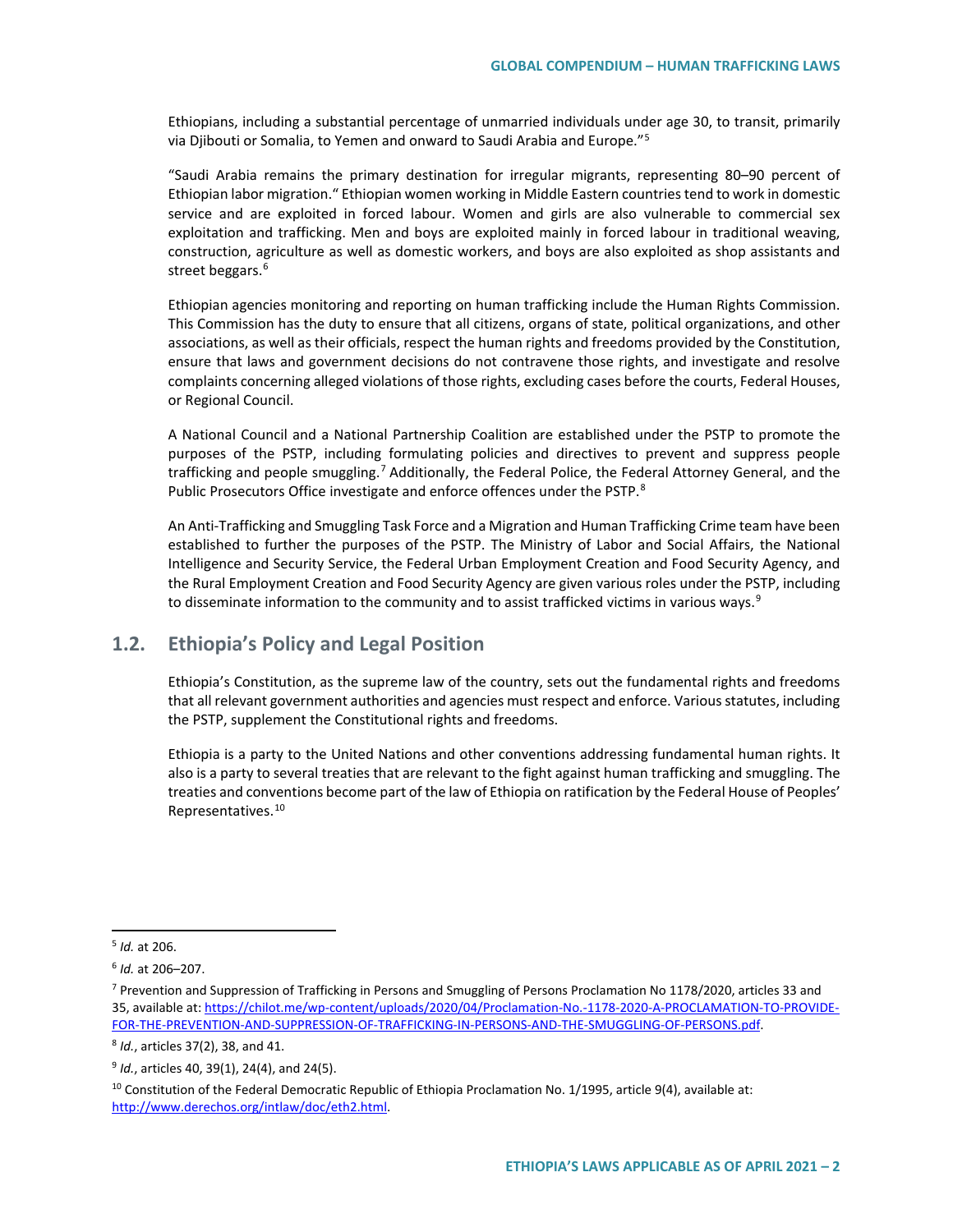# **2. OVERVIEW OF ETHIOPIA'S LEGAL APPROACH TO COMBATING MODERN SLAVERY AND HUMAN TRAFFICKING**

## **2.1. Ethiopia's Regional and International Law Obligations**

#### *2.1.1. Fundamental human rights*

Ethiopia is a party to the United Nations conventions addressing fundamental human rights. It has ratified the International Covenant on Civil and Political Rights  $(1993)<sup>11</sup>$  $(1993)<sup>11</sup>$  $(1993)<sup>11</sup>$  the International Covenant on Economic, Social and Cultural Rights (1993),<sup>[12](#page-2-1)</sup> the Convention on the Elimination of All Forms of Discrimination against Women (1981),<sup>[13](#page-2-2)</sup> and the Convention on the Rights of the Child (1991)<sup>[14](#page-2-3)</sup> and optional protocols related to that Convention (2014).<sup>[15](#page-2-4)</sup> It is also involved in human rights initiatives through a number of voluntary pledges and commitments, including its participation in the African Charter on Human and Peoples' Rights<sup>[16](#page-2-5)</sup> and the African Charter on the Rights and Welfare of the Child.<sup>17</sup>

Ethiopia also ratified the ILO Minimum Age Convention (No. 138) in 1999,<sup>[18](#page-2-7)</sup> and the ILO Worst Forms of Child Labour Convention (No. 182) in 2003.[19](#page-2-8)

#### *2.1.2. Slavery and trafficking*

Ethiopia is a party to several treaties that are relevant to the fight against human trafficking and smuggling. It has ratified the Protocol to Prevent, Suppress and Punish Trafficking in Persons, Especially Women and Children ([20](#page-2-9)12)<sup>20</sup> (but with a reservation that it does not accept the jurisdiction of the International Court

<span id="page-2-4"></span><sup>15</sup> Optional Protocol to the Convention on the Rights of the Child on the Involvement of Children in Armed Conflict: Signatories, United Nations Treaty Collection, available at[: https://treaties.un.org/Pages/ViewDetails.aspx?src=TREATY&mtdsg\\_no=IV-11](https://treaties.un.org/Pages/ViewDetails.aspx?src=TREATY&mtdsg_no=IV-11-b&chapter=4&clang=_en) [b&chapter=4&clang=\\_en;](https://treaties.un.org/Pages/ViewDetails.aspx?src=TREATY&mtdsg_no=IV-11-b&chapter=4&clang=_en) Optional Protocol to the Convention on the Rights of the Child on the Sale of Children, Child Prostitution and Child Pornography: Signatories, United Nations Treaty Collection, available at [https://treaties.un.org/Pages/ViewDetails.aspx?src=TREATY&mtdsg\\_no=IV-11-c&chapter=4&clang=\\_en.](https://treaties.un.org/Pages/ViewDetails.aspx?src=TREATY&mtdsg_no=IV-11-c&chapter=4&clang=_en)

<span id="page-2-0"></span><sup>&</sup>lt;sup>11</sup> International Covenant on Civil and Political Rights: Signatories, United Nations Treaty Collection, available at: [https://treaties.un.org/pages/ViewDetails.aspx?src=treaty&mtdsg\\_no=iv-4&chapter=4&clang=\\_en.](https://treaties.un.org/pages/ViewDetails.aspx?src=treaty&mtdsg_no=iv-4&chapter=4&clang=_en)

<span id="page-2-1"></span><sup>&</sup>lt;sup>12</sup> International Covenant on Economic, Social and Cultural Rights: Signatories, United Nations Treaty Collection, available at: https://treaties.un.org/Pages/ViewDetails.aspx?src=TREATY&mtdsg\_no=IV-3&chapter=4.

<span id="page-2-2"></span><sup>&</sup>lt;sup>13</sup> Convention on the Elimination of All Forms of Discrimination against Women: Signatories, United Nations Treaty Collection, available at[: https://treaties.un.org/Pages/ViewDetails.aspx?src=TREATY&mtdsg\\_no=IV-8&chapter=4.](https://treaties.un.org/Pages/ViewDetails.aspx?src=TREATY&mtdsg_no=IV-8&chapter=4)

<span id="page-2-3"></span><sup>&</sup>lt;sup>14</sup> United Nations Convention on the Rights of the Child: Signatories, United Nations Treaty Collection, available at: [https://treaties.un.org/Pages/ViewDetails.aspx?src=IND&mtdsg\\_no=IV-11&chapter=4.](https://treaties.un.org/Pages/ViewDetails.aspx?src=IND&mtdsg_no=IV-11&chapter=4)

<span id="page-2-5"></span><sup>&</sup>lt;sup>16</sup> African Charter on Human and Peoples' Rights, available at: https://au.int/sites/default/files/treaties/36390-treaty-0011 african charter on human and peoples rights e.pdf.

<span id="page-2-6"></span><sup>&</sup>lt;sup>17</sup> African Charter on the Rights and Welfare of the Child, available at: [https://au.int/sites/default/files/treaties/36804-treaty](https://au.int/sites/default/files/treaties/36804-treaty-african_charter_on_rights_welfare_of_the_child.pdf)[african\\_charter\\_on\\_rights\\_welfare\\_of\\_the\\_child.pdf.](https://au.int/sites/default/files/treaties/36804-treaty-african_charter_on_rights_welfare_of_the_child.pdf)

<span id="page-2-7"></span><sup>18</sup> C138—Minimum Age Convention, 1973 (No. 138), available at:

[http://www.ilo.org/dyn/normlex/en/f?p=NORMLEXPUB:12100:0::NO::P12100\\_ilo\\_code:C138.](http://www.ilo.org/dyn/normlex/en/f?p=NORMLEXPUB:12100:0::NO::P12100_ilo_code:C138)

<span id="page-2-8"></span><sup>19</sup> C182—Worst Forms of Child Labour Convention, 1999 (No. 182), available at:

[https://www.ilo.org/dyn/normlex/en/f?p=NORMLEXPUB:12100:0::NO::P12100\\_ILO\\_CODE:C182.](https://www.ilo.org/dyn/normlex/en/f?p=NORMLEXPUB:12100:0::NO::P12100_ILO_CODE:C182)

<span id="page-2-9"></span><sup>&</sup>lt;sup>20</sup> Protocol to Prevent, Suppress and Punish Trafficking in Persons, Especially Women and Children, supplementing the United Nations Convention against Transnational Organized Crime: Signatories, United Nations Treaty Collection, available at: [https://treaties.un.org/Pages/ViewDetails.aspx?src=TREATY&mtdsg\\_no=XVIII-12-a&chapter=18.](https://treaties.un.org/Pages/ViewDetails.aspx?src=TREATY&mtdsg_no=XVIII-12-a&chapter=18)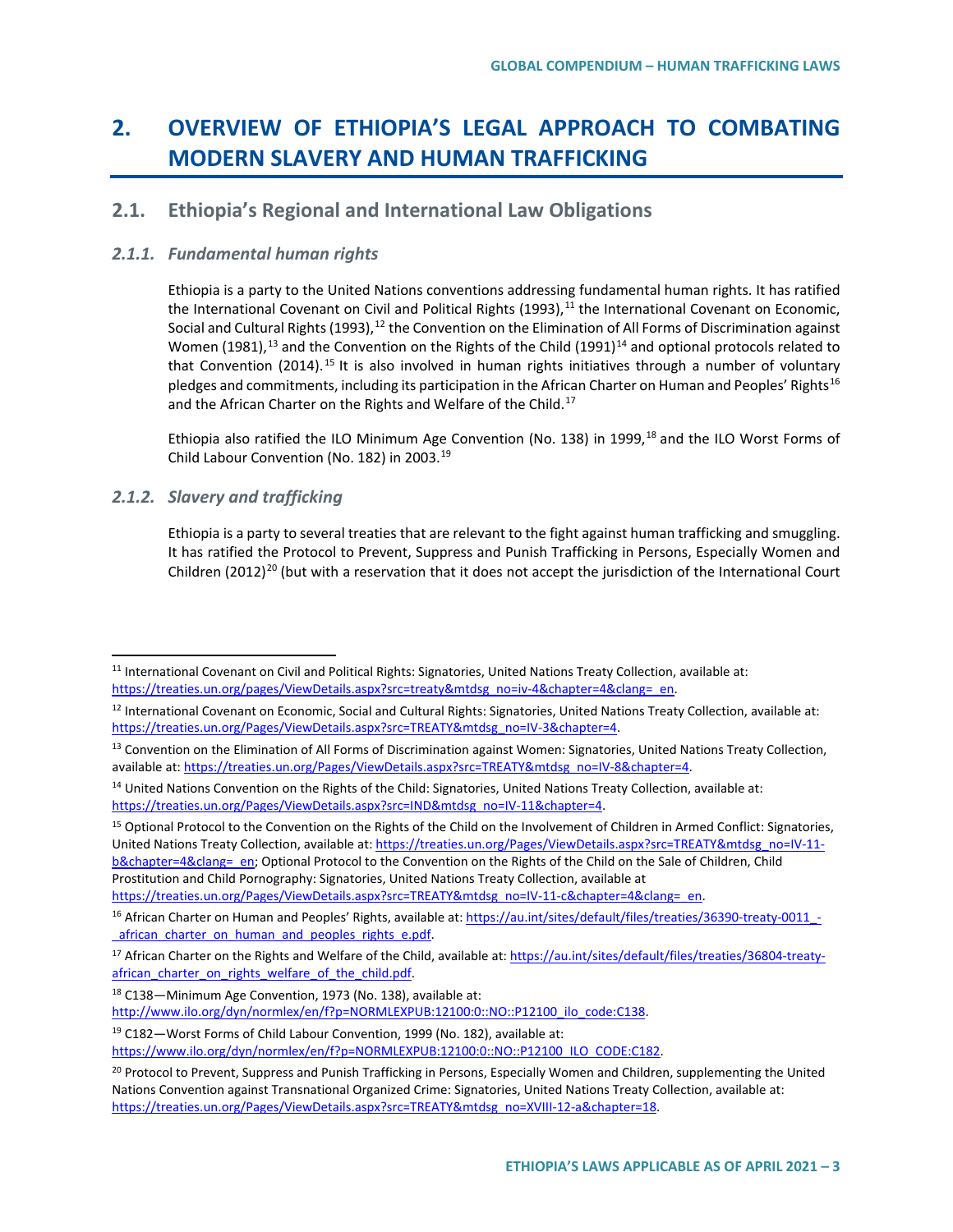of Justice) and the Convention against Transnational Organized Crime (2007),  $21$  including its related protocols (2012).<sup>[22](#page-3-1)</sup>

#### *2.1.3. Effect under Ethiopia's law*

Article 9 of the Constitution provides that all international agreements ratified by Ethiopia are an integral part of the law of the land.<sup>[23](#page-3-2)</sup> The Federal House of Peoples' Representatives has the power, pursuant to Article 55 sub-Article 12 of the Constitution, to ratify international agreements concluded by the Executive.<sup>[24](#page-3-3)</sup> Article 43 provides that international agreements shall protect and ensure Ethiopia's right to sustainable development.<sup>25</sup>

# **2.2. Human Rights Protections Under Ethiopia's Law**

Chapter Three of the Constitution provides for fundamental human rights and freedoms.<sup>[26](#page-3-5)</sup> Those rights and freedoms include protection from cruel, inhuman, or degrading treatment or punishment, and protection from slavery, servitude, trafficking in human beings for whatever purpose, and forced or compulsory labour. Everyone has the right of respect for their human dignity, reputation, and honour; and the right to engage freely in economic activity and to pursue a livelihood, occupation, or profession of their choice anywhere within the national territory. The Constitution also provides rights and freedoms for women and children.<sup>[27](#page-3-6)</sup>

The Ethiopian legal framework with respect to human rights is thus derived from its Constitution in the first instance and supported by specific domestic legislation. Refer to Section 3. The Constitution overrides any law, customary practice, or decision of an organ of state or public official that contravenes the Constitution, and any such law, practice, and decision shall have no effect.<sup>[28](#page-3-7)</sup>

Article 13 of the Constitution provides that all federal and state legislative, executive, and judicial organs at all levels shall have the responsibility and duty to respect and enforce the provisions of Chapter Three of the Constitution.<sup>[29](#page-3-8)</sup> Article 9 also provides that all citizens, organs of state, political organizations, and other associations as well as their officials have the duty to observe and obey the Constitution.<sup>[30](#page-3-9)</sup>

<span id="page-3-6"></span><sup>27</sup> *Id.*, articles 35 and 36.

<span id="page-3-0"></span><sup>&</sup>lt;sup>21</sup> United Nations Convention against Transnational Organized Crime: Signatories, United Nations Treaty Collection, available at: [https://treaties.un.org/pages/ViewDetails.aspx?src=TREATY&mtdsg\\_no=XVIII-12&chapter=18&clang=\\_en.](https://treaties.un.org/pages/ViewDetails.aspx?src=TREATY&mtdsg_no=XVIII-12&chapter=18&clang=_en)

<span id="page-3-1"></span><sup>&</sup>lt;sup>22</sup> Protocol against the Smuggling of Migrants by Land, Sea and Air, supplementing the United Nations Convention against Transnational Organized Crime: Signatories, United Nations Treaty Collection, available at: [https://treaties.un.org/Pages/ViewDetails.aspx?src=TREATY&mtdsg\\_no=XVIII-12-b&chapter=18.](https://treaties.un.org/Pages/ViewDetails.aspx?src=TREATY&mtdsg_no=XVIII-12-b&chapter=18)

<span id="page-3-2"></span><sup>&</sup>lt;sup>23</sup> Constitution of the Federal Democratic Republic of Ethiopia Proclamation No. 1/1995, article 9(4), available at: [http://www.derechos.org/intlaw/doc/eth2.html.](http://www.derechos.org/intlaw/doc/eth2.html)

<span id="page-3-3"></span><sup>24</sup> *Id.*, article 55(12).

<span id="page-3-4"></span><sup>25</sup> *Id.*, article 43.

<span id="page-3-5"></span><sup>26</sup> *Id.*, Chapter 3.

<span id="page-3-7"></span><sup>28</sup> *Id.*, article 9(1).

<span id="page-3-8"></span><sup>29</sup> *Id.*, article 13.

<span id="page-3-9"></span><sup>30</sup> *Id.*, article 9(2).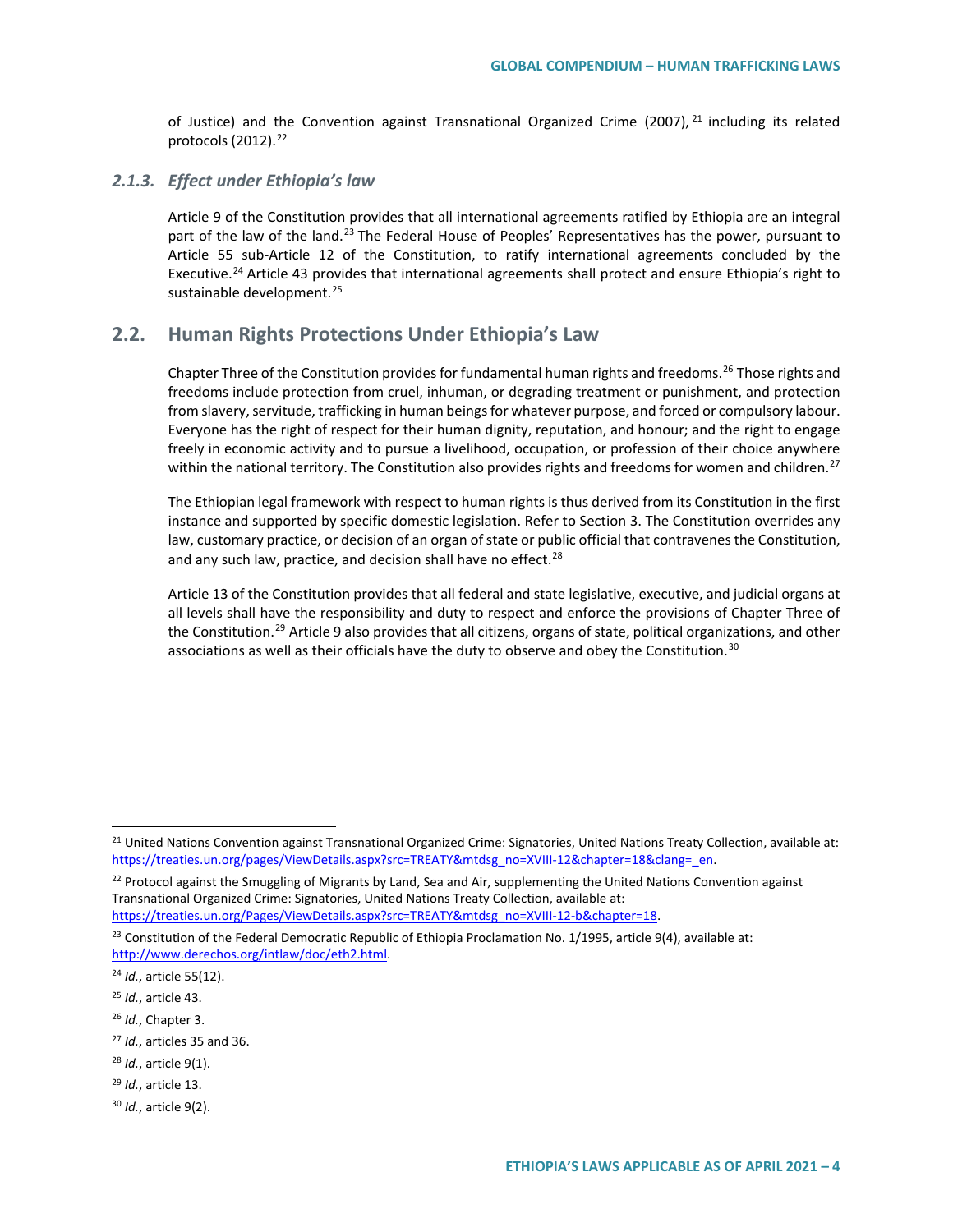# **2.3. Criminalization of Modern Slavery**

The PSTP makes unlawful and punishable trafficking in persons including children.<sup>[31](#page-4-0)</sup> The PSTP has repealed the trafficking provisions in the Criminal Code. The Labour Proclamation 1156/2019 also creates offences for breach of prescribed working conditions.<sup>[32](#page-4-1)</sup>

## **2.4. Supply Chain Reporting**

Ethiopia does not have any laws or policies that require supply chain reporting regarding human trafficking.

## **2.5. Investigation, Prosecution, and Enforcement**

#### *2.5.1. Investigation and prosecution of criminal offenses*

The Federal Police and the Federal Attorney General are the main bodies responsible for the investigation and prosecution of offences under the PSTP. The Federal Police are required by Article 41 of the PSTP to work with the Federal Attorney General, National Security and Intelligence Service, Ministry of Labor and Social Affairs, and other stakeholders to prevent and control the crimes specified in the PSTP.<sup>[33](#page-4-2)</sup>

The Labour Inspectors appointed under the Labour Proclamation are responsible for enforcement of offences under that Proclamation.<sup>[34](#page-4-3)</sup> The Federal Police and the Federal Attorney General are generally responsible for enforcement of other federal criminal laws.

Where the police reasonably suspect that a crime of trafficking in persons or smuggling of persons has been, is being, or is likely to be committed, they may in an urgent situation conduct a search without a court order.<sup>[35](#page-4-4)</sup> Other situations require a court order. Where the search is conducted without court order, the results of the search must be presented to the court within 72 hours to obtain appropriate orders.<sup>[36](#page-4-5)</sup> The search is to rescue victims and to apprehend the perpetrator.

Under the Criminal Procedure Code, which a new Code is intended to replace soon, $37$  police officers may arrest without warrant any person whom they reasonably suspect to have committed or are about to commit an offence punishable with imprisonment for not less than one year.<sup>[38](#page-4-7)</sup> Those officers also have search and seizure powers and the power to require persons to attend examinations and produce all

<span id="page-4-5"></span><sup>36</sup> *Id.*, article 19(2).

<span id="page-4-0"></span><sup>&</sup>lt;sup>31</sup> Prevention and Suppression of Trafficking in Persons and Smuggling of Persons Proclamation No 1178/2020, article 3, available at[: https://chilot.me/wp-content/uploads/2020/04/Proclamation-No.-1178-2020-A-PROCLAMATION-TO-PROVIDE-](https://chilot.me/wp-content/uploads/2020/04/Proclamation-No.-1178-2020-A-PROCLAMATION-TO-PROVIDE-FOR-THE-PREVENTION-AND-SUPPRESSION-OF-TRAFFICKING-IN-PERSONS-AND-THE-SMUGGLING-OF-PERSONS.pdf)[FOR-THE-PREVENTION-AND-SUPPRESSION-OF-TRAFFICKING-IN-PERSONS-AND-THE-SMUGGLING-OF-PERSONS.pdf.](https://chilot.me/wp-content/uploads/2020/04/Proclamation-No.-1178-2020-A-PROCLAMATION-TO-PROVIDE-FOR-THE-PREVENTION-AND-SUPPRESSION-OF-TRAFFICKING-IN-PERSONS-AND-THE-SMUGGLING-OF-PERSONS.pdf)

<span id="page-4-1"></span><sup>32</sup> Labour Proclamation 1156/2019, Part 6, available at: [http://www.ilo.int/dyn/natlex/docs/ELECTRONIC/109825/136386/F-](http://www.ilo.int/dyn/natlex/docs/ELECTRONIC/109825/136386/F-1056558301/ETH109825.pdf)[1056558301/ETH109825.pdf.](http://www.ilo.int/dyn/natlex/docs/ELECTRONIC/109825/136386/F-1056558301/ETH109825.pdf) 

<span id="page-4-2"></span><sup>&</sup>lt;sup>33</sup> Prevention and Suppression of Trafficking in Persons and Smuggling of Persons Proclamation No 1178/2020, article 41, available at[: https://chilot.me/wp-content/uploads/2020/04/Proclamation-No.-1178-2020-A-PROCLAMATION-TO-PROVIDE-](https://chilot.me/wp-content/uploads/2020/04/Proclamation-No.-1178-2020-A-PROCLAMATION-TO-PROVIDE-FOR-THE-PREVENTION-AND-SUPPRESSION-OF-TRAFFICKING-IN-PERSONS-AND-THE-SMUGGLING-OF-PERSONS.pdf)[FOR-THE-PREVENTION-AND-SUPPRESSION-OF-TRAFFICKING-IN-PERSONS-AND-THE-SMUGGLING-OF-PERSONS.pdf.](https://chilot.me/wp-content/uploads/2020/04/Proclamation-No.-1178-2020-A-PROCLAMATION-TO-PROVIDE-FOR-THE-PREVENTION-AND-SUPPRESSION-OF-TRAFFICKING-IN-PERSONS-AND-THE-SMUGGLING-OF-PERSONS.pdf)

<span id="page-4-3"></span><sup>34</sup> Labour Proclamation 1156/2019, article 178, available at: [http://www.ilo.int/dyn/natlex/docs/ELECTRONIC/109825/136386/F-1056558301/ETH109825.pdf.](http://www.ilo.int/dyn/natlex/docs/ELECTRONIC/109825/136386/F-1056558301/ETH109825.pdf)

<span id="page-4-4"></span><sup>&</sup>lt;sup>35</sup> Prevention and Suppression of Trafficking in Persons and Smuggling of Persons Proclamation No 1178/2020, articles 19(1) and 19(2), available at[: https://chilot.me/wp-content/uploads/2020/04/Proclamation-No.-1178-2020-A-PROCLAMATION-TO-](https://chilot.me/wp-content/uploads/2020/04/Proclamation-No.-1178-2020-A-PROCLAMATION-TO-PROVIDE-FOR-THE-PREVENTION-AND-SUPPRESSION-OF-TRAFFICKING-IN-PERSONS-AND-THE-SMUGGLING-OF-PERSONS.pdf)[PROVIDE-FOR-THE-PREVENTION-AND-SUPPRESSION-OF-TRAFFICKING-IN-PERSONS-AND-THE-SMUGGLING-OF-PERSONS.pdf.](https://chilot.me/wp-content/uploads/2020/04/Proclamation-No.-1178-2020-A-PROCLAMATION-TO-PROVIDE-FOR-THE-PREVENTION-AND-SUPPRESSION-OF-TRAFFICKING-IN-PERSONS-AND-THE-SMUGGLING-OF-PERSONS.pdf)

<span id="page-4-6"></span><sup>37</sup> *Draft Criminal Procedure Code (Ethiopia)*, Law Ethiopia, available at: [https://www.lawethiopia.com/index.php/volume-](https://www.lawethiopia.com/index.php/volume-3/6604-draft-criminal-procedure-code-ethiopia)[3/6604-draft-criminal-procedure-code-ethiopia.](https://www.lawethiopia.com/index.php/volume-3/6604-draft-criminal-procedure-code-ethiopia)

<span id="page-4-7"></span> $38$  Criminal Procedure Code Proclamation 185/1961, article 51(1)(a), available at: [https://www.refworld.org/pdfid/492163ac2.pdf.](https://www.refworld.org/pdfid/492163ac2.pdf)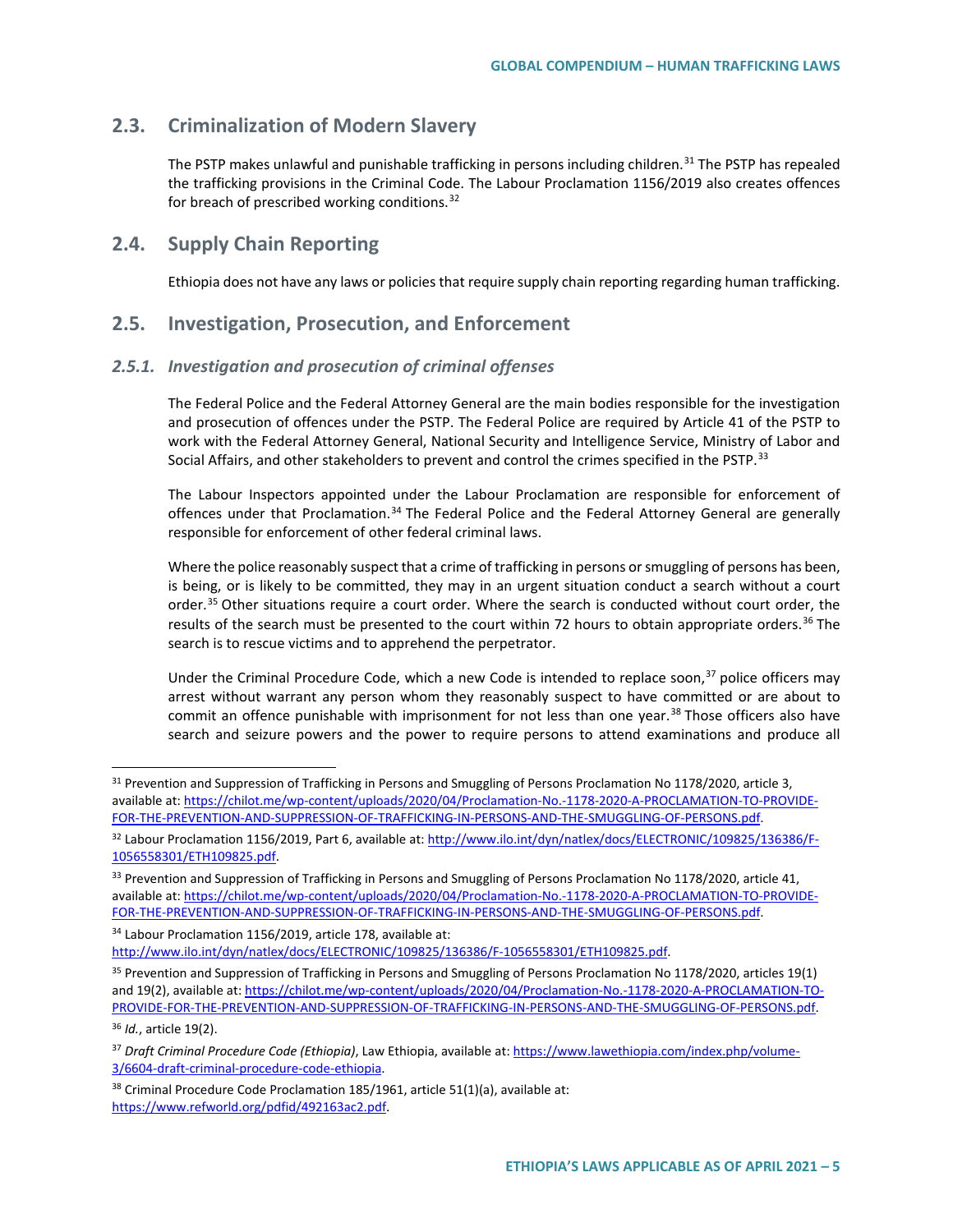required documents.<sup>[39](#page-5-0)</sup> Standard Operating Procedures have been adopted for this purpose with assistance from the United Nations Office of Drugs and Crime.

The National Crime Prevention Strategy and Action Plan was adopted in 2020 with assistance from the United Nations Office of Drugs and Crime. [40](#page-5-1) The Plan includes police reform and building capacity for prosecutors and judiciary.

The Government also developed a national referral mechanism, which includes victim protection, in partnership with private donors and an international organization.

*2.5.2. Mutual assistance/international cooperation*

Refer to Section 2.1.

# **3. ETHIOPIA'S FEDERAL CRIMINAL OFFENSES RELATING TO SLAVERY, SLAVERY-LIKE CONDITIONS, AND HUMAN TRAFFICKING**

### **3.1. Overview of Criminal Offenses**

The PSTP is the main law in Ethiopia addressing offences and penalties relating to slavery, slavery-like conditions, and human trafficking.



### **3.2. Slavery Offenses Under the Criminal Code**

#### *3.2.1. General*

Article 18 sub-Article 2 of the Constitution provides that no one shall be held in slavery or servitude.<sup>[41](#page-5-2)</sup>

<span id="page-5-0"></span> <sup>39</sup> *Id.*, articles 30 and 32.

<span id="page-5-1"></span><sup>40</sup> *Ethiopia to Introduce New National Crime-Prevention Strategy*, Ezega News, available at: [https://www.ezega.com/News/NewsDetails/7388/Ethiopia-to-Introduce-New-National-Crime-Prevention-Strategy.](https://www.ezega.com/News/NewsDetails/7388/Ethiopia-to-Introduce-New-National-Crime-Prevention-Strategy) 

<span id="page-5-2"></span><sup>&</sup>lt;sup>41</sup> Constitution of the Federal Democratic Republic of Ethiopia Proclamation No. 1/1995, article 18(2), available at: [http://www.derechos.org/intlaw/doc/eth2.html.](http://www.derechos.org/intlaw/doc/eth2.html)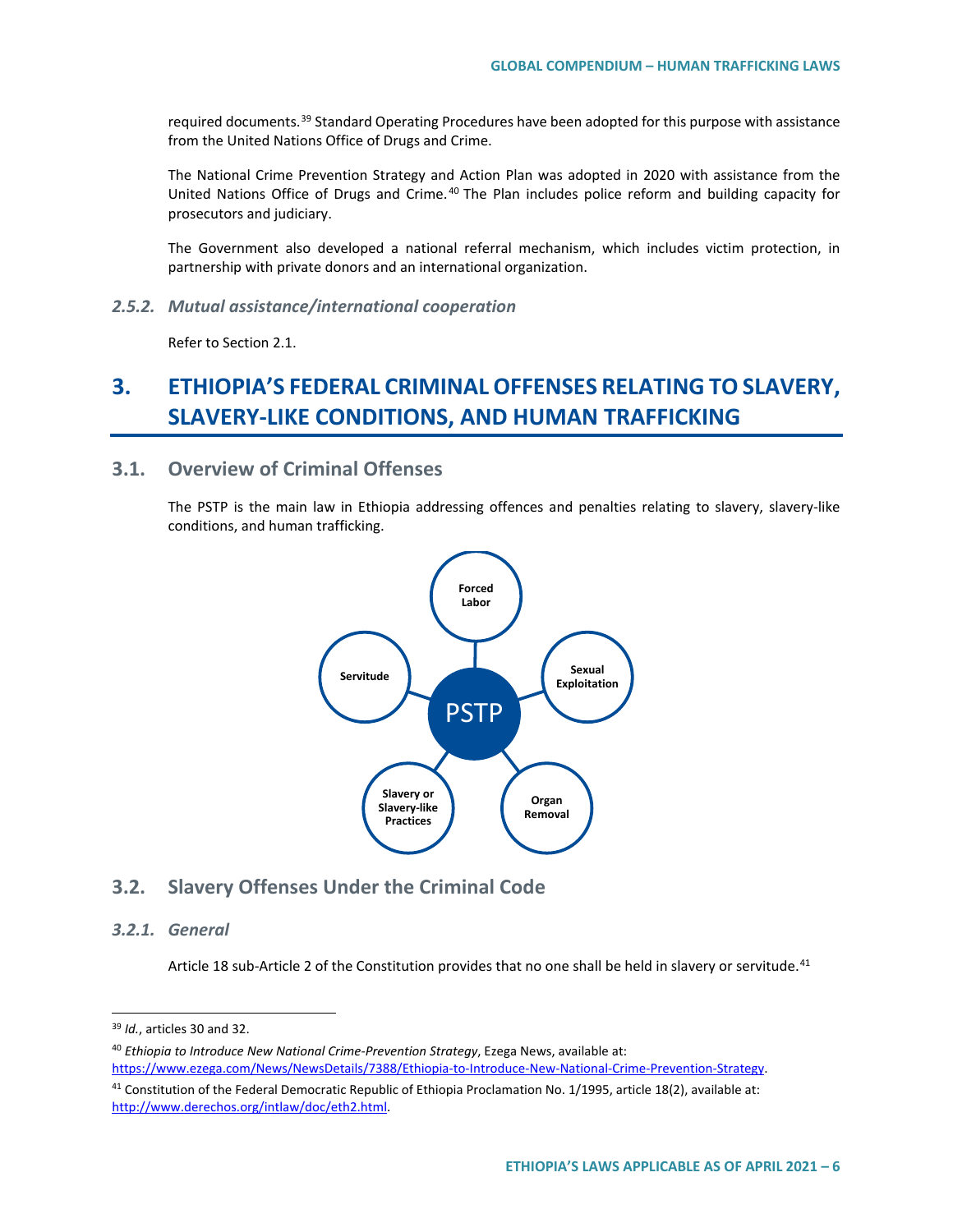Ethiopia has adopted specific legislation targeting human trafficking. The PSTP, adopted in 2020, is the latest law. The PSTP provides for numerous criminal offences and punishment.

Article 3, sub-Article 1, provides that any person who holds another person in slavery or practices similar to slavery, servitude, or debt bondages; exploits another person by removing organs or through prostitution or other forms of sexual activities; "engages another person in forced labor or service, begging or criminal act, forced marriage, surrogacy, exploited children in labor, or commit[s] exploitation similar to these acts shall be punish[ed] with Seven to Fifteen years of rigorous imprisonment and a fine from Twenty Thousand to One Hundred Thousand Birr [ETB 20,000 to ETB 100,000]."[42](#page-6-0)

Sub-Article 2 provides that the perpetrator as well as all collaborators who take part in a crime specified under sub-Article (1) of this Article, whether the exploitation is started or completed, shall be subject to rigorous imprisonment from seven to 12 years and a fine from ETB 40,000 to ETB 100,000.<sup>[43](#page-6-1)</sup>

Sub-Article 3 provides that the recruitment, transportation, transferring, harboring, hiding, or receipt of a child for the purpose of exploitation shall be considered "trafficking in persons," even if this does not involve any of the means mentioned in sub-Article (2) of this Article.<sup>[44](#page-6-2)</sup>

Sub-Article 4 provides that the victim's consent or knowledge to the exploitation shall not relieve the perpetrator from criminal liability if the "means mentioned" under sub-Article (2) of this Article have been used.[45](#page-6-3)

Sub-Article 5 defines "means mentioned" as threat or use of force or other means of coercion, abduction, fraud, deception, abuse of power, or a position of vulnerability, or the giving or receiving of payments or benefits to achieve the consent of a person having control over the person.<sup>[46](#page-6-4)</sup>

Article 4 deals with Aggravating Circumstances:

- (1) Where the crime specified under Article 3(1) or (2) is committed:
	- (a) against a child or a person who is mentally ill or physically disabled;
	- (b) by using drugs, medicine, or weapons;
	- (c) by a public official or civil servant abusing their powers; or
	- (d) by an organization licensed to conduct domestic or foreign employment services by abusing its license;

the punishment shall be rigorous imprisonment from 10 to 20 years and a fine from ETB 30,000 to ETB 100,000.

- (2) Where the crime specified under Article 3 (1) or (2):
	- (a) was committed by a member, leader, or coordinator of an organized criminal group;

<span id="page-6-0"></span> $42$  Prevention and Suppression of Trafficking in Persons and Smuggling of Persons Proclamation No 1178/2020, article 3(1), available at[: https://chilot.me/wp-content/uploads/2020/04/Proclamation-No.-1178-2020-A-PROCLAMATION-TO-PROVIDE-](https://chilot.me/wp-content/uploads/2020/04/Proclamation-No.-1178-2020-A-PROCLAMATION-TO-PROVIDE-FOR-THE-PREVENTION-AND-SUPPRESSION-OF-TRAFFICKING-IN-PERSONS-AND-THE-SMUGGLING-OF-PERSONS.pdf)[FOR-THE-PREVENTION-AND-SUPPRESSION-OF-TRAFFICKING-IN-PERSONS-AND-THE-SMUGGLING-OF-PERSONS.pdf.](https://chilot.me/wp-content/uploads/2020/04/Proclamation-No.-1178-2020-A-PROCLAMATION-TO-PROVIDE-FOR-THE-PREVENTION-AND-SUPPRESSION-OF-TRAFFICKING-IN-PERSONS-AND-THE-SMUGGLING-OF-PERSONS.pdf)

<span id="page-6-1"></span><sup>43</sup> *Id.*, article 3(2).

<span id="page-6-2"></span><sup>44</sup> *Id.*, article 3(3).

<span id="page-6-3"></span><sup>45</sup> *Id.*, article 3(4).

<span id="page-6-4"></span><sup>46</sup> *Id.*, article 3(5).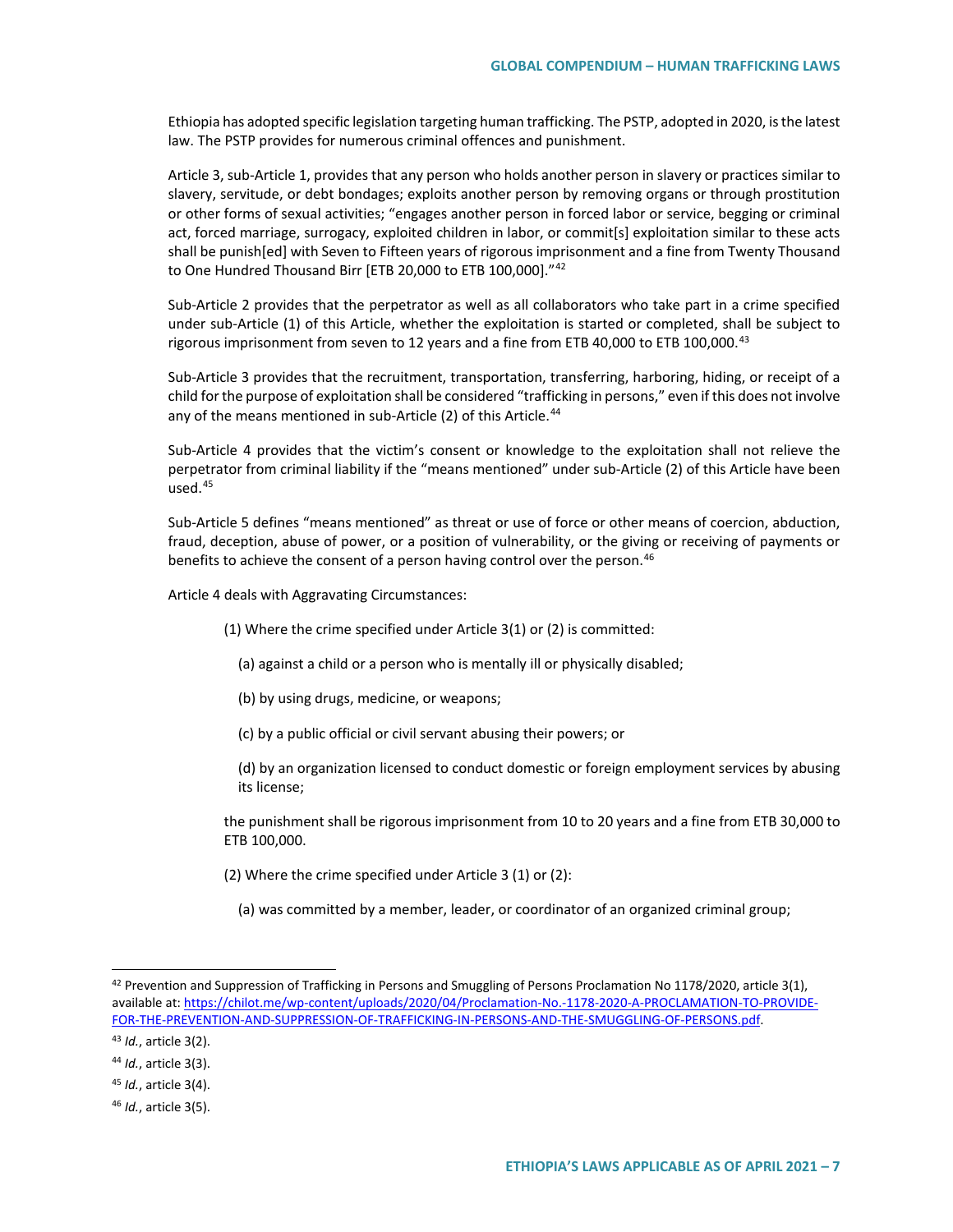(b) caused the victim to have a chronic disease; or

(c) endangered the victim's life or safety, caused grave bodily injury to the victim, or subjected the victim to inhuman treatment;

the punishment shall be rigorous imprisonment of 15 to 25 years and a fine from ETB 50,000 to ETB 200,000.

(d) Where the offence causes the victim's death, depending on the circumstances, the punishment shall be rigorous imprisonment from 15 to 25 years or life imprisonment or death and a fine from ETB 50,000 to ETB 200,000.

(3) In the case of child labor exploitation, the aggravating circumstance of being against child stated under sub-Article (1) letter (a) of this Article shall not apply. $47$ 

Article 5 provides that without prejudice to the criminal code's provision regarding an accomplice, any person who knowing that it is to be used for the purpose of human trafficking:

(1) Permits the use of or rents a house, building, or premises, or who provides transport service or transports the victims shall be punished with rigorous imprisonment from three to seven years and a fine from ETB 10,000 to ETB 50,000.

(2) Produces, gives, provides, or holds a fraudulent, falsified, or illegal identity card or travel document shall be punished with rigorous imprisonment from five to 15 years and a fine from ETB 10,000 to ETB 50,000.[48](#page-7-1)

Article 6 deals with Presuming the Purpose of Exploitation:

Where it is proved that a person recruited, transported, transferred, harbored, hid, or received another person using the means mentioned under Article 3(2); or without using those means committed such an act against a child, it may be presumed based on circumstantial evidence that the person committed the act for the purpose of exploitation.<sup>[49](#page-7-2)</sup>

Article 7 deals with Exploitation of the Prostitution of Others:

Apart from the circumstances specified under Articles 3 and 4, any person who, for the purpose of benefiting from the prostitution or immorality of another or to gratify the sexual passions of another, causes another person to engage in prostitution; acts as a go between, procures, keeps in a brothel, uses, or rents out their residence or place of business for this purpose in whole or in part; or uses the prostitution or immorality of another in any other manner shall be punished with rigorous imprisonment from one to five years and a fine from ETB 10,000 to ETB [50](#page-7-3),000.<sup>50</sup>

Article 2 of the PSTP defines a number of terms, unless the context requires a different meaning:

(1) "Organized criminal group" means a structured group of three or more persons living and operating in Ethiopia or elsewhere, existing for a limited or unlimited period of time, and acting in concert with the aim of committing one or more offences specified under this Proclamation, in order to obtain, directly or indirectly, a financial or other material benefit;

<span id="page-7-0"></span> <sup>47</sup> *Id.*, article 4.

<span id="page-7-1"></span><sup>48</sup> *Id.*, article 5.

<span id="page-7-2"></span><sup>49</sup> *Id.*, article 6.

<span id="page-7-3"></span><sup>50</sup> *Id.*, article 7.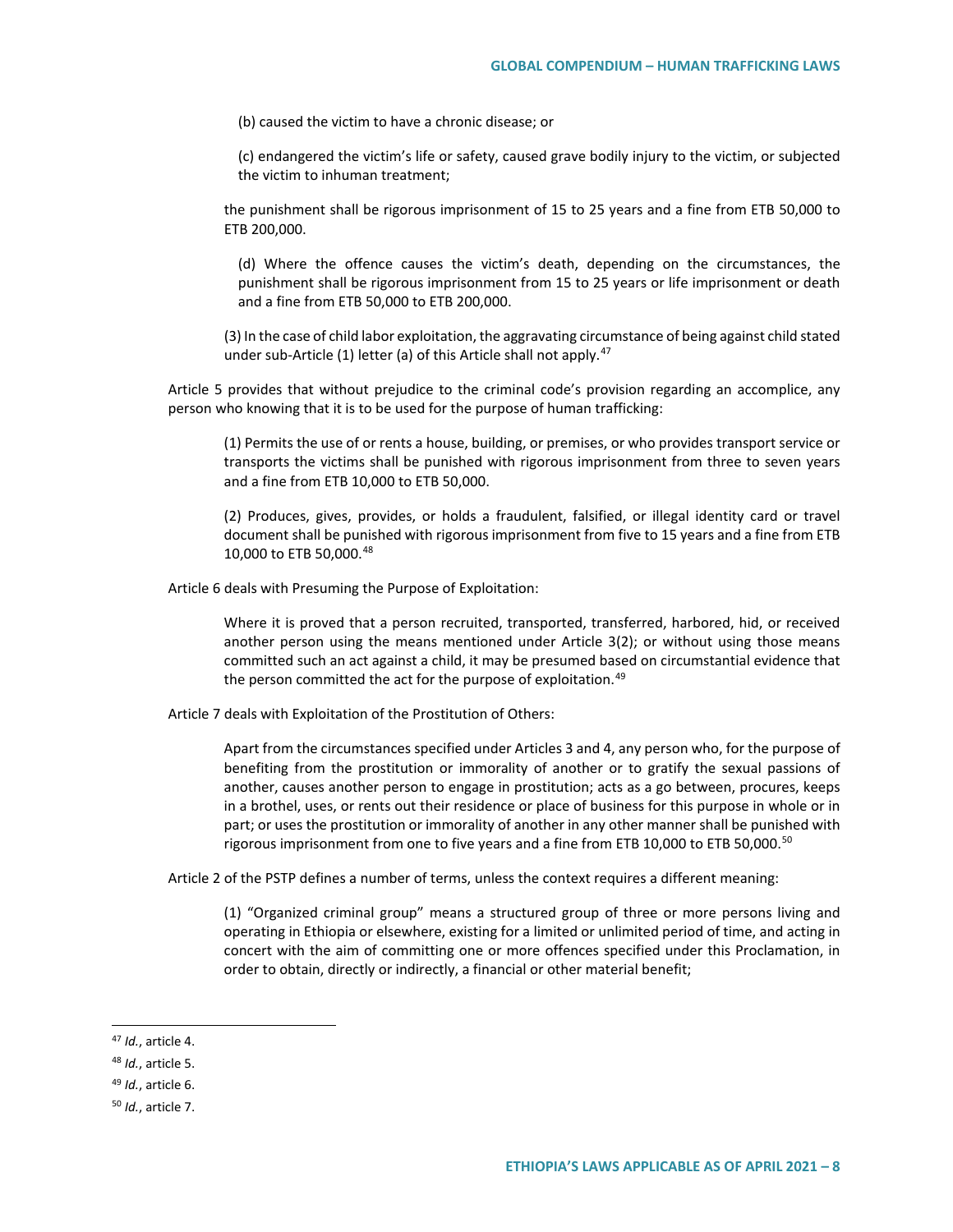(2) "Slavery" means exercising the right of ownership over a person;

(3) "Servitude" means a person cannot escape, prevent, or alter the conditions or obligations of work or to provide services;

(4) "Sexual or other forms of sexual activities" means pimping out, using, or deploying a person for prostitution, or causing a person to engage in immoral acts, especially by exhibiting one's nakedness or sexual parts for the view of others, including the recording of these acts through the use of a photograph, video, audio, or any other means for the purpose of distribution;

(5) "Labor exploitation of children" means causing a child to work or provide a service in a manner other than those permitted by law or contrary to the age or physical strength of the child;

(6) "Grave physical injury" has the same meaning described under Article 555 of the Criminal Code, which is to intentionally (a) wound a person so as to endanger their life or to permanently jeopardize their physical or mental health; (b) maim or disable a person's body or essential limbs or organs, or gravely and conspicuously disfigure a person; or (c) in any other way inflict upon another a serious injury or disease;

(7) "Victim" means a person who has been subjected to one or more of the criminal offences specified under this Proclamation and who has suffered physical, psychological, or economic harm, or a violation of rights. "Victim" also means a person vulnerable or exposed to such a crime who needs the protection and support provided under the Proclamation;

(8) "Property associated with the crime" means property used in the commission of a crime specified under Article 3, 4, 8, 9, 10, or 11 of this Proclamation, the direct or indirect proceeds of the crime, property produced from proceeds of the crime, and, when the property obtained through these circumstances is not found, the offender's equivalent property;

\* \* \*

(10) "Child" means any person under the age of 18 years;

\* \* \*

(13) "Person" means any natural or juridical (nonhuman entity) person.<sup>[51](#page-8-0)</sup>

Article 18 provides that the penalty for a juridical person that commits an offence shall be a fine:

(a) not exceeding ETB 500,000 for a crime punishable with simple imprisonment or rigorous imprisonment of up to five years;

(b) from ETB 500,000 to ETB 1 million for a crime punishable with rigorous imprisonment of five to 15 years;

(c) from ETB 1 million to ETB 2 million for a crime punishable with rigorous imprisonment of 15 to 20 years; and

(d) from ETB 2 million to ETB 3 million for a crime punishable with rigorous imprisonment exceeding 20 years or with death.<sup>[52](#page-8-1)</sup>

<span id="page-8-0"></span> <sup>51</sup> *Id.*, article 2.

<span id="page-8-1"></span><sup>52</sup> *Id.*, article 18(1).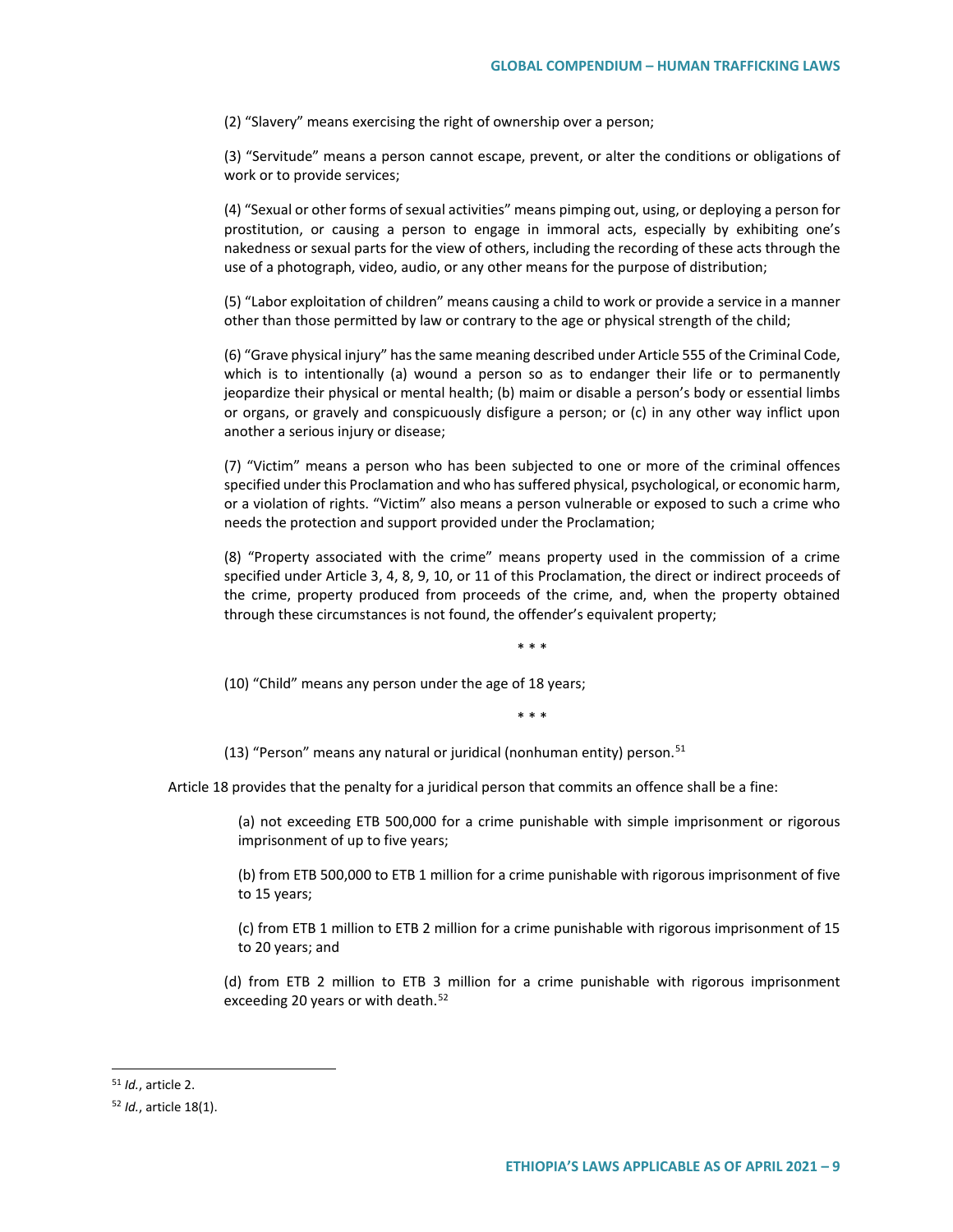In addition, a court may dissolve the organization or confiscate its properties.<sup>[53](#page-9-0)</sup> This punishment also does not preclude criminal liability for the owner, manager, employee, or other person participating in the commission of the crime on behalf of and for the benefit of the organization.<sup>[54](#page-9-1)</sup>

Article 20 provides that a court may, on its own initiative or upon application by the prosecution or the police, issue a freezing or seizure of properties associated with a crime under the PSTP.<sup>[55](#page-9-2)</sup> In urgent situations, the head prosecutor may issue a temporary freezing order valid for 72 hours.<sup>[56](#page-9-3)</sup> The prosecutor shall then submit reasons for freezing to the court before the 72-hour lapse; if satisfied, the court shall issue the appropriate orders.<sup>[57](#page-9-4)</sup>

#### *3.2.2. Extraterritorial application*

The Criminal Code applies its extraterritorial provisions to the PSTP. That law applies to any person, whether a national or a foreigner, who has committed a crime in the territory of Ethiopia or any person who has committed a crime under the PSTP outside Ethiopia and extradited to Ethiopia and not prosecuted in the foreign country.<sup>[58](#page-9-5)</sup>

## **3.3. Slavery-Like Offenses in Ethiopia's Legal Order**

#### *3.3.1. Servitude*

Servitude is prohibited under the Constitution, is included in Article 3 of the PSTP, and is a crime, punishable as set out in Section 3.2.1. $59$ 

### *3.3.2. Forced labor*

Article 18 sub-Article 3 of the Constitution provides that no one shall be required to perform forced or compulsory labour.<sup>[60](#page-9-7)</sup> Sub-Article 4 provides that, for the purposes of sub-Article 3, "forced or compulsory labour" shall not include:

- Any work or service normally required of a person who is under detention because of a lawful order, or a person during conditional release from such detention;
- Any service exacted in lieu of compulsory military service, in the case of conscientious objectors;

<span id="page-9-0"></span> <sup>53</sup> *Id.*, article 18(2).

<span id="page-9-1"></span><sup>54</sup> *Id.*, article 18(3).

<span id="page-9-2"></span><sup>55</sup> *Id.*, article 20(1).

<span id="page-9-3"></span><sup>56</sup> *Id.*, article 20(5).

<span id="page-9-4"></span><sup>57</sup> *Id.*

<span id="page-9-5"></span><sup>&</sup>lt;sup>58</sup> Criminal Code of the Federal Democratic Republic of Ethiopia Proclamation No. 414/2004, articles 11 and 17, available at: [https://www.wipo.int/edocs/lexdocs/laws/en/et/et011en.pdf.](https://www.wipo.int/edocs/lexdocs/laws/en/et/et011en.pdf) 

<span id="page-9-6"></span><sup>&</sup>lt;sup>59</sup> Constitution of the Federal Democratic Republic of Ethiopia Proclamation No. 1/1995, article 18(2), available at: [http://www.derechos.org/intlaw/doc/eth2.html;](http://www.derechos.org/intlaw/doc/eth2.html) Prevention and Suppression of Trafficking in Persons and Smuggling of Persons Proclamation No 1178/2020, article 3, available a[t https://chilot.me/wp-content/uploads/2020/04/Proclamation-No.-](https://chilot.me/wp-content/uploads/2020/04/Proclamation-No.-1178-2020-A-PROCLAMATION-TO-PROVIDE-FOR-THE-PREVENTION-AND-SUPPRESSION-OF-TRAFFICKING-IN-PERSONS-AND-THE-SMUGGLING-OF-PERSONS.pdf) [1178-2020-A-PROCLAMATION-TO-PROVIDE-FOR-THE-PREVENTION-AND-SUPPRESSION-OF-TRAFFICKING-IN-PERSONS-AND-](https://chilot.me/wp-content/uploads/2020/04/Proclamation-No.-1178-2020-A-PROCLAMATION-TO-PROVIDE-FOR-THE-PREVENTION-AND-SUPPRESSION-OF-TRAFFICKING-IN-PERSONS-AND-THE-SMUGGLING-OF-PERSONS.pdf)[THE-SMUGGLING-OF-PERSONS.pdf.](https://chilot.me/wp-content/uploads/2020/04/Proclamation-No.-1178-2020-A-PROCLAMATION-TO-PROVIDE-FOR-THE-PREVENTION-AND-SUPPRESSION-OF-TRAFFICKING-IN-PERSONS-AND-THE-SMUGGLING-OF-PERSONS.pdf)

<span id="page-9-7"></span> $60$  Constitution of the Federal Democratic Republic of Ethiopia Proclamation No. 1/1995, article 18(3), available at: [http://www.derechos.org/intlaw/doc/eth2.html.](http://www.derechos.org/intlaw/doc/eth2.html)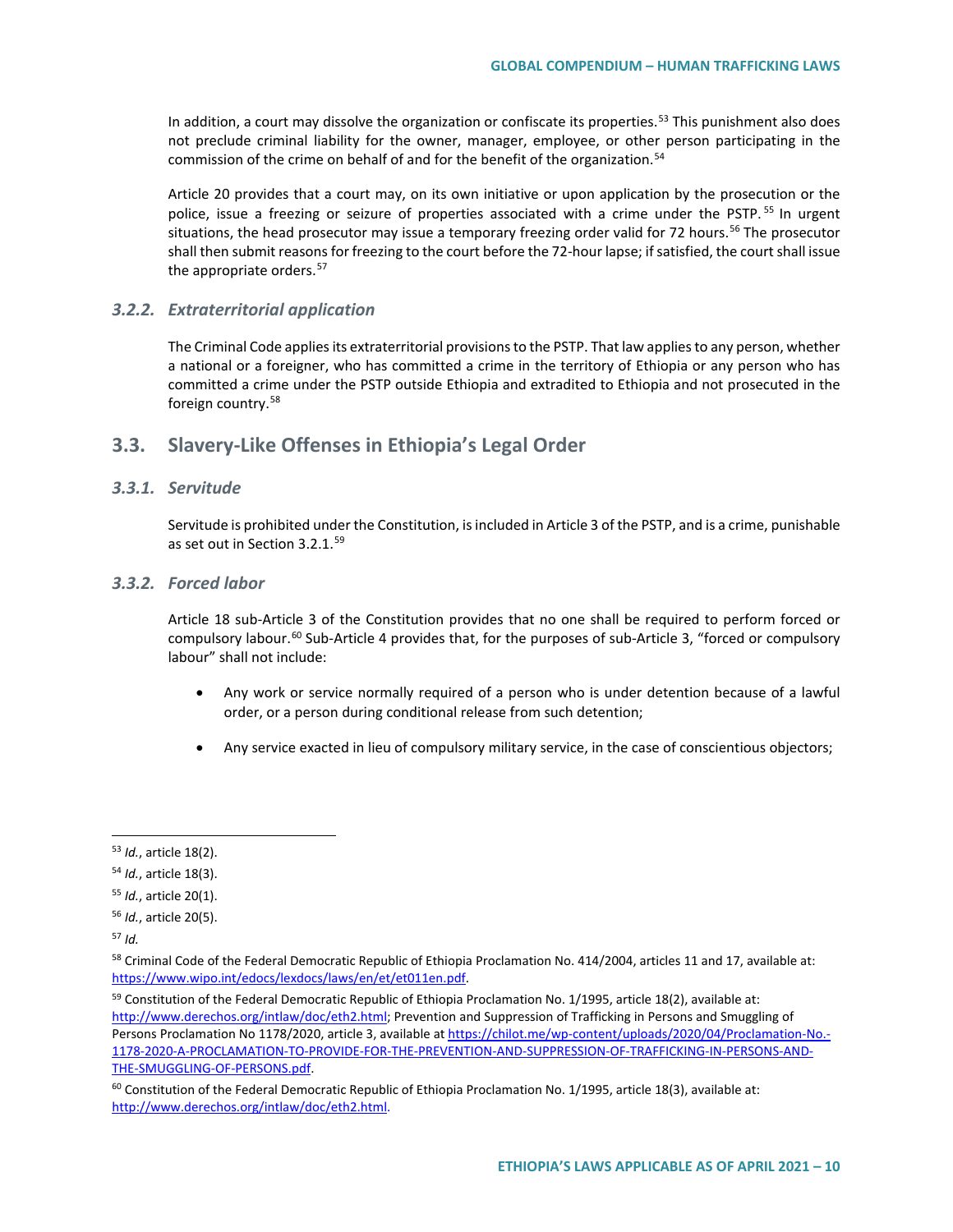- Any service exacted in cases of emergency or calamity threatening the life or well-being of the community;
- Any economic and social development activity voluntarily performed by a community within its locality.<sup>[61](#page-10-0)</sup>

Forced labor or service and labor exploitation of children are crimes included in Article 3 of the PSTP, punishable as set out in Section 3.2.1.<sup>[62](#page-10-1)</sup>

Article 36 sub-Article 1 (d) of the Constitution provides that every child has the right not to be subject to exploitative practices or to work that may be hazardous or harmful to their education, health, or well-being.<sup>[63](#page-10-2)</sup>

Part Six, Chapter Two of the Labour Proclamation No 1156/2019 addresses working conditions of young workers:

- It is prohibited to employ a person less than 15 years of age. <sup>[64](#page-10-3)</sup>
- It is prohibited to assign young workers (aged between 15 and 18 years) to work that endangers their lives or health.<sup>[65](#page-10-4)</sup> Prohibited activities include work in transport of passengers and goods; electric power generation plants, including with transformers or transmission lines, underground mines, and quarries; sewers and digging tunnels; street cleaning; alcoholic beverages and cigarette production; hotels, motels, and night clubs; felling logs or mixing dangerous chemicals; and other work that entails moral as well as physical hazards.<sup>[66](#page-10-5)</sup>
- It is prohibited to assign young workers on night work between 10 pm and 6 am, overtime work, work done on weekly rest days, or work done on public holidays.<sup>67</sup>
- Any person who does not accord these special protections to young workers shall be fined ETB 5,000 up to ETB 20,000 for a first violation, ETB 20,000 up to ETB 40,000 for a second violation, and up to ETB 70,000 for a third violation. After more than three violations, the business may be closed.<sup>[68](#page-10-7)</sup>

<span id="page-10-7"></span><sup>68</sup> *Id.*, article 186.

<span id="page-10-0"></span><sup>&</sup>lt;sup>61</sup> Constitution of the Federal Democratic Republic of Ethiopia Proclamation No. 1/1995, article 18(4), available at: [http://www.derechos.org/intlaw/doc/eth2.html.](http://www.derechos.org/intlaw/doc/eth2.html)

<span id="page-10-1"></span> $62$  Prevention and Suppression of Trafficking in Persons and Smuggling of Persons Proclamation No 1178/2020, article 3, available at[: https://chilot.me/wp-content/uploads/2020/04/Proclamation-No.-1178-2020-A-PROCLAMATION-TO-PROVIDE-](https://chilot.me/wp-content/uploads/2020/04/Proclamation-No.-1178-2020-A-PROCLAMATION-TO-PROVIDE-FOR-THE-PREVENTION-AND-SUPPRESSION-OF-TRAFFICKING-IN-PERSONS-AND-THE-SMUGGLING-OF-PERSONS.pdf)[FOR-THE-PREVENTION-AND-SUPPRESSION-OF-TRAFFICKING-IN-PERSONS-AND-THE-SMUGGLING-OF-PERSONS.pdf.](https://chilot.me/wp-content/uploads/2020/04/Proclamation-No.-1178-2020-A-PROCLAMATION-TO-PROVIDE-FOR-THE-PREVENTION-AND-SUPPRESSION-OF-TRAFFICKING-IN-PERSONS-AND-THE-SMUGGLING-OF-PERSONS.pdf)

<span id="page-10-2"></span> $63$  Constitution of the Federal Democratic Republic of Ethiopia Proclamation No. 1/1995, article 36(1)(d), available at: [http://www.derechos.org/intlaw/doc/eth2.html.](http://www.derechos.org/intlaw/doc/eth2.html)

<span id="page-10-3"></span><sup>&</sup>lt;sup>64</sup> Labour Proclamation 1156/2019, article 89(2), available at: [http://www.ilo.int/dyn/natlex/docs/ELECTRONIC/109825/136386/F-1056558301/ETH109825.pdf.](http://www.ilo.int/dyn/natlex/docs/ELECTRONIC/109825/136386/F-1056558301/ETH109825.pdf)

<span id="page-10-4"></span><sup>65</sup> *Id.*, article 89(3).

<span id="page-10-5"></span><sup>66</sup> *Id.*, article 89(4).

<span id="page-10-6"></span><sup>67</sup> *Id.*, article 91.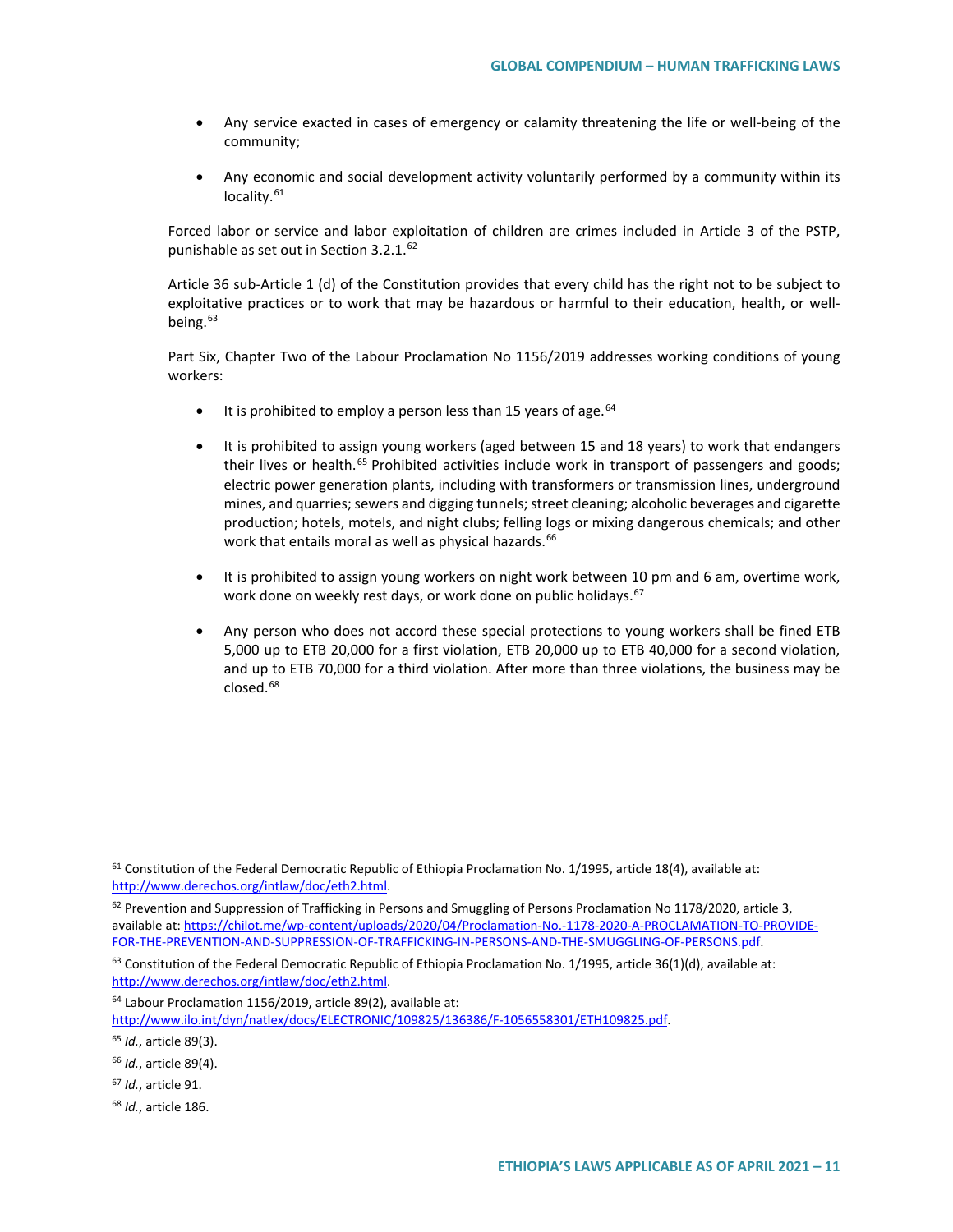#### *3.3.3. Deceptive recruiting for labor or services*

Deceptive recruitment is a crime included in Article 3 of the PSTP, punishable as set out in Section 3.2.1.<sup>[69](#page-11-0)</sup>

#### *3.3.4. Early and forced marriage*

Article 34 of the Constitution provides that men and women of marriageable age have the right to marry and found a family.<sup>[70](#page-11-1)</sup> Marriage shall be entered into only with the free and full consent of the intending spouses.[71](#page-11-2)

Article 6 of the Revised Family Code Proclamation No 213/2000 provides that a valid marriage shall take place when spouses have given their free and full consent.<sup>[72](#page-11-3)</sup> Article 7 provides that neither a man nor a woman who has not attained the full age of 18 years may marry, except that the Minister of Justice may, on the application of the future spouses or the parents or guardian of one of them, grant dispensation of not more than two years.<sup>[73](#page-11-4)</sup>

Forced marriage is a crime included in Article 3 of the PSTP, punishable as set out in Section 3.2.1.[74](#page-11-5)

Article 31 of the Revised Family Code provides that, except where permitted by law, a marriage concluded by a man or a woman under the age of 18 years shall dissolve on the application of any interested person or the public prosecutor.<sup>[75](#page-11-6)</sup> An application to dissolve a marriage may not be sought after reaching the age required by law for marriage.[76](#page-11-7)

Article 648 of the Criminal Code 2004 deals with early marriage. It provides that whoever concludes marriage with a minor apart from circumstances permitted by the relevant Family Code is punished with (a) rigorous imprisonment not exceeding three years, where the age of the victim is 13 years or above; or (b) rigorous imprisonment not exceeding seven years, where the age of the victim is below 13 years of age.<sup>[77](#page-11-8)</sup>

#### *3.3.5. Debt bondage*

Debt bondage is a crime included in Article 3 of the PSTP, punishable as set out in Section 3.2.1.<sup>[78](#page-11-9)</sup>

<span id="page-11-7"></span><sup>76</sup> *Id.*

<span id="page-11-0"></span> $69$  Prevention and Suppression of Trafficking in Persons and Smuggling of Persons Proclamation No 1178/2020, article 3, available at[: https://chilot.me/wp-content/uploads/2020/04/Proclamation-No.-1178-2020-A-PROCLAMATION-TO-PROVIDE-](https://chilot.me/wp-content/uploads/2020/04/Proclamation-No.-1178-2020-A-PROCLAMATION-TO-PROVIDE-FOR-THE-PREVENTION-AND-SUPPRESSION-OF-TRAFFICKING-IN-PERSONS-AND-THE-SMUGGLING-OF-PERSONS.pdf)[FOR-THE-PREVENTION-AND-SUPPRESSION-OF-TRAFFICKING-IN-PERSONS-AND-THE-SMUGGLING-OF-PERSONS.pdf.](https://chilot.me/wp-content/uploads/2020/04/Proclamation-No.-1178-2020-A-PROCLAMATION-TO-PROVIDE-FOR-THE-PREVENTION-AND-SUPPRESSION-OF-TRAFFICKING-IN-PERSONS-AND-THE-SMUGGLING-OF-PERSONS.pdf)

<span id="page-11-1"></span><sup>&</sup>lt;sup>70</sup> Constitution of the Federal Democratic Republic of Ethiopia Proclamation No. 1/1995, article 34(1), available at: [http://www.derechos.org/intlaw/doc/eth2.html.](http://www.derechos.org/intlaw/doc/eth2.html)

<span id="page-11-2"></span><sup>71</sup> *Id.*, article 34(2).

<span id="page-11-3"></span><sup>72</sup> Revised Family Code Proclamation No 213/2000, article 6, available at:

[https://www.ilo.org/dyn/natlex/docs/ELECTRONIC/70033/95194/F820614461/ETH70033.pdf.](https://www.ilo.org/dyn/natlex/docs/ELECTRONIC/70033/95194/F820614461/ETH70033.pdf)

<span id="page-11-4"></span><sup>73</sup> *Id.*, article 7.

<span id="page-11-5"></span><sup>&</sup>lt;sup>74</sup> Prevention and Suppression of Trafficking in Persons and Smuggling of Persons Proclamation No 1178/2020, article 3, available at[: https://chilot.me/wp-content/uploads/2020/04/Proclamation-No.-1178-2020-A-PROCLAMATION-TO-PROVIDE-](https://chilot.me/wp-content/uploads/2020/04/Proclamation-No.-1178-2020-A-PROCLAMATION-TO-PROVIDE-FOR-THE-PREVENTION-AND-SUPPRESSION-OF-TRAFFICKING-IN-PERSONS-AND-THE-SMUGGLING-OF-PERSONS.pdf)[FOR-THE-PREVENTION-AND-SUPPRESSION-OF-TRAFFICKING-IN-PERSONS-AND-THE-SMUGGLING-OF-PERSONS.pdf.](https://chilot.me/wp-content/uploads/2020/04/Proclamation-No.-1178-2020-A-PROCLAMATION-TO-PROVIDE-FOR-THE-PREVENTION-AND-SUPPRESSION-OF-TRAFFICKING-IN-PERSONS-AND-THE-SMUGGLING-OF-PERSONS.pdf)

<span id="page-11-6"></span><sup>75</sup> Revised Family Code Proclamation No 213/2000, article 31, available at: [https://www.ilo.org/dyn/natlex/docs/ELECTRONIC/70033/95194/F820614461/ETH70033.pdf.](https://www.ilo.org/dyn/natlex/docs/ELECTRONIC/70033/95194/F820614461/ETH70033.pdf)

<span id="page-11-8"></span><sup>77</sup> Criminal Code of the Federal Democratic Republic of Ethiopia Proclamation No. 414/2004, article 648, available at: [https://www.wipo.int/edocs/lexdocs/laws/en/et/et011en.pdf.](https://www.wipo.int/edocs/lexdocs/laws/en/et/et011en.pdf)

<span id="page-11-9"></span><sup>&</sup>lt;sup>78</sup> Prevention and Suppression of Trafficking in Persons and Smuggling of Persons Proclamation No 1178/2020, article 3, available at[: https://chilot.me/wp-content/uploads/2020/04/Proclamation-No.-1178-2020-A-PROCLAMATION-TO-PROVIDE-](https://chilot.me/wp-content/uploads/2020/04/Proclamation-No.-1178-2020-A-PROCLAMATION-TO-PROVIDE-FOR-THE-PREVENTION-AND-SUPPRESSION-OF-TRAFFICKING-IN-PERSONS-AND-THE-SMUGGLING-OF-PERSONS.pdf)[FOR-THE-PREVENTION-AND-SUPPRESSION-OF-TRAFFICKING-IN-PERSONS-AND-THE-SMUGGLING-OF-PERSONS.pdf.](https://chilot.me/wp-content/uploads/2020/04/Proclamation-No.-1178-2020-A-PROCLAMATION-TO-PROVIDE-FOR-THE-PREVENTION-AND-SUPPRESSION-OF-TRAFFICKING-IN-PERSONS-AND-THE-SMUGGLING-OF-PERSONS.pdf)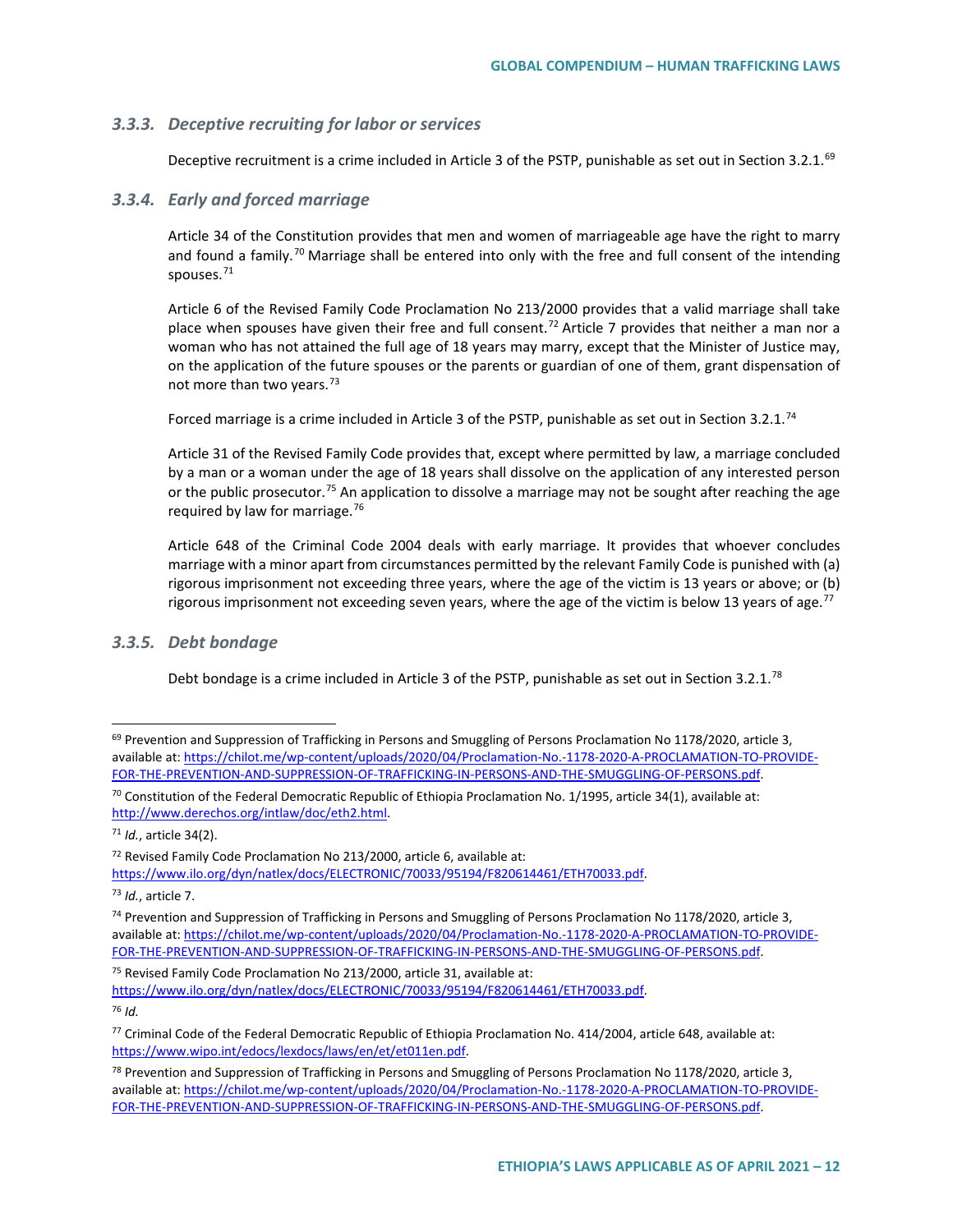*3.3.6. Any other relevant offenses.*

Refer to Section 3.2.1.

*3.3.7. Extraterritorial application of the offenses*

Refer to Section 3.2.2.

### **3.4. Human Trafficking/Smuggling-Related Criminal Offenses**

#### *3.4.1. International and domestic trafficking/smuggling of people*

Article 8 of the PSTP defines the crime of people smuggling:

(1) Any person who, for the person's or another person's direct or indirect financial or material gain, enables a person to illegally enter into the territory of Ethiopia, exit the territory of Ethiopia, or travel through the territory of Ethiopia, or who assists in the preparation, process, transport, or receipt of a person illegally leaving Ethiopian territory, shall be punished with rigorous imprisonment from five to 10 years and a fine from ETB 10,000 to ETB 100,000.

- (2) Where the offence specified under sub-Article (1) of this Article is committed:
	- (a) against a child, or a person who is mentally ill or physically disabled;
	- (b) by using drugs, medicine, or weapons;
	- (c) by a public official or civil servant by abusing their powers; or
	- (d) by an organization licensed to engage in foreign employment services by abusing its license;

the punishment shall be rigorous imprisonment of seven to 15 years and a fine from ETB 20,000 to ETB 100,000.

- (3) Where the offence specified under sub-Article 1 of this Article:
	- (a) caused the victim grave bodily injury, chronic disease, or permanent mental disorder;
	- (b) was committed by a member, leader, or coordinator of an organized criminal group; or

(c) endangered the victim's life or safety or subjected the victim to inhuman treatment; the punishment shall be rigorous imprisonment of 10 to 20 years and a fine from ETB 30,000 to ETB 150,000;

(d) has resulted in the victim's death, depending on the circumstances, the punishment shall be rigorous imprisonment from 15 to 25 years, life imprisonment, or death and a fine from ETB 50,000 to ETB 200,000.<sup>[79](#page-12-0)</sup>

Article 9 addresses Assisting Illegal Stay

(1) Whosoever, for the person's or another person's direct or indirect financial or material gain, assists a foreigner to stay or live in Ethiopia, knowing that the foreigner does not have a valid

<span id="page-12-0"></span> <sup>79</sup> *Id.*, article 8.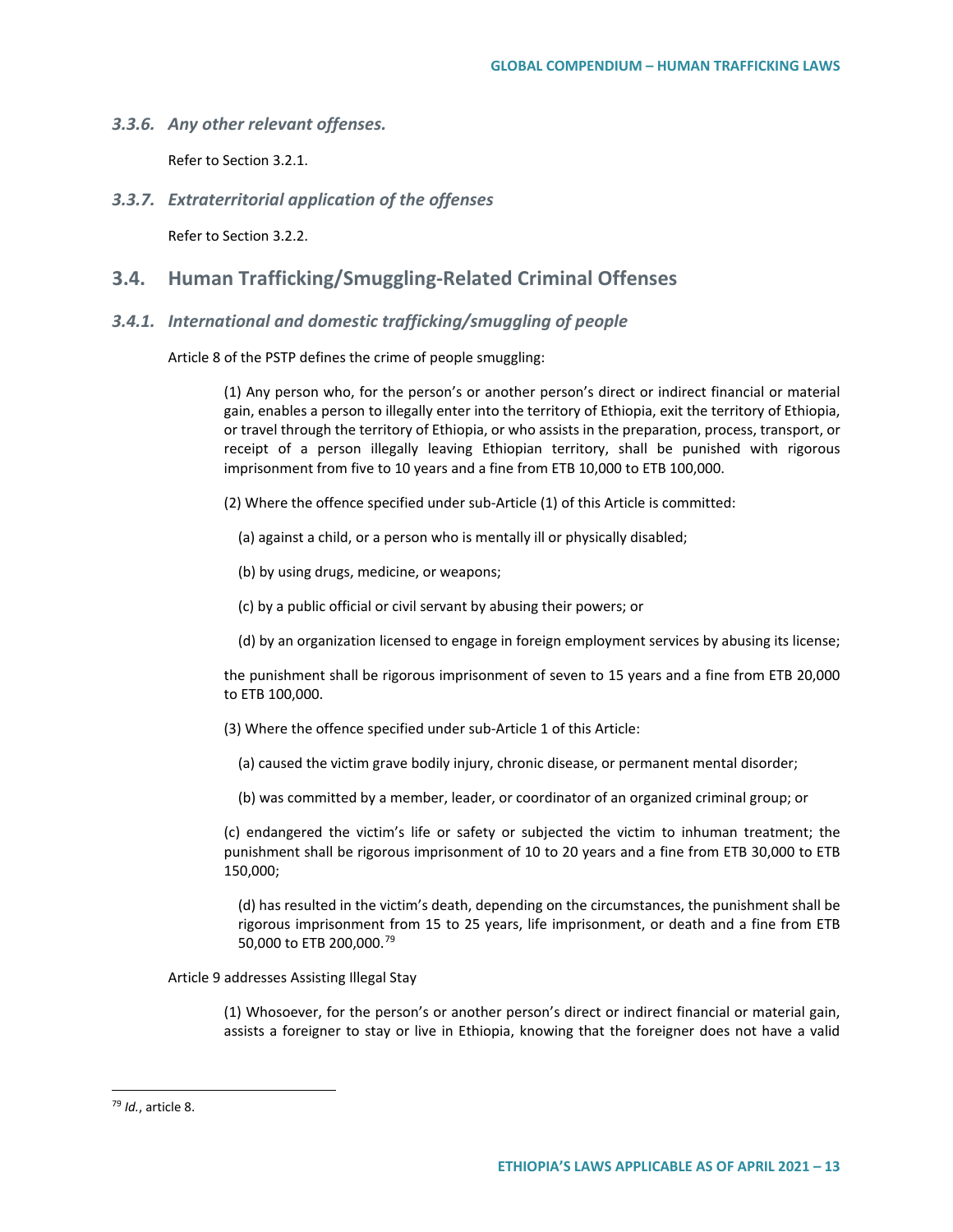residence permit, by producing or procuring forged documents, or in any other illegal manner, is punished with rigorous imprisonment of five to 10 years and a fine from ETB 10,000 to ETB 50,000.

(2) Where the offence specified under sub-Article (1) of this Article was not committed for gain, the appropriate provisions of criminal law shall apply.<sup>[80](#page-13-0)</sup>

#### *3.4.2. International and domestic trafficking in children*

The Article 8 smuggling offence includes smuggling of children.<sup>[81](#page-13-1)</sup>

#### *3.4.3. Victim harboring*

The harbouring of trafficked persons is a crime included in Article 3 PSTP, punishable as set out in Section 3.2.1.[82](#page-13-2)

#### *3.4.4. Extraterritorial application of human trafficking and smuggling offenses*

Refer to Section 3.2.2.

#### *3.4.5. International and domestic organ trafficking*

Exploitation of persons by removing organs is a crime included in Article 3 of the PSTP, punishable as set out in to Section 3.2.1.**[83](#page-13-3)**

## **3.5. Online Exploitation of Children Offenses**

Online exploitation of children is a crime included in Article 3 of the PSTP under labor exploitation of children and other forms of sexual activities.<sup>[84](#page-13-4)</sup> It also is an aggravated circumstance under Article 4 as it involves a child, punishable as set out in Section 3.2.1.<sup>[85](#page-13-5)</sup>

## **3.6. Child Sex Tourism Offenses**

Child sex tourism is a form of labor exploitation of children and other forms of sexual activities.<sup>[86](#page-13-6)</sup> It also is an aggravated circumstance under Article 4 of the PSTP as it involves a child, punishable as set out in Section  $3.2.1<sup>87</sup>$  $3.2.1<sup>87</sup>$  $3.2.1<sup>87</sup>$ 

# **4. ETHIOPIA'S SUPPLY CHAIN REPORTING LEGISLATION**

Ethiopia has no supply chain reporting legislation regarding human trafficking.

<span id="page-13-4"></span><sup>84</sup> *Id.*

<span id="page-13-5"></span><sup>85</sup> *Id.*, article 4.

<span id="page-13-6"></span><sup>86</sup> *Id.*, article 3.

<span id="page-13-7"></span><sup>87</sup> *Id.*, article 4.

<span id="page-13-0"></span> <sup>80</sup> *Id.*, article 9.

<span id="page-13-1"></span><sup>81</sup> *Id.*, article 8(2)(a).

<span id="page-13-2"></span><sup>82</sup> *Id.*, article 3.

<span id="page-13-3"></span><sup>&</sup>lt;sup>83</sup> Prevention and Suppression of Trafficking in Persons and Smuggling of Persons Proclamation No 1178/2020, article 3, available at[: https://chilot.me/wp-content/uploads/2020/04/Proclamation-No.-1178-2020-A-PROCLAMATION-TO-PROVIDE-](https://chilot.me/wp-content/uploads/2020/04/Proclamation-No.-1178-2020-A-PROCLAMATION-TO-PROVIDE-FOR-THE-PREVENTION-AND-SUPPRESSION-OF-TRAFFICKING-IN-PERSONS-AND-THE-SMUGGLING-OF-PERSONS.pdf)[FOR-THE-PREVENTION-AND-SUPPRESSION-OF-TRAFFICKING-IN-PERSONS-AND-THE-SMUGGLING-OF-PERSONS.pdf.](https://chilot.me/wp-content/uploads/2020/04/Proclamation-No.-1178-2020-A-PROCLAMATION-TO-PROVIDE-FOR-THE-PREVENTION-AND-SUPPRESSION-OF-TRAFFICKING-IN-PERSONS-AND-THE-SMUGGLING-OF-PERSONS.pdf)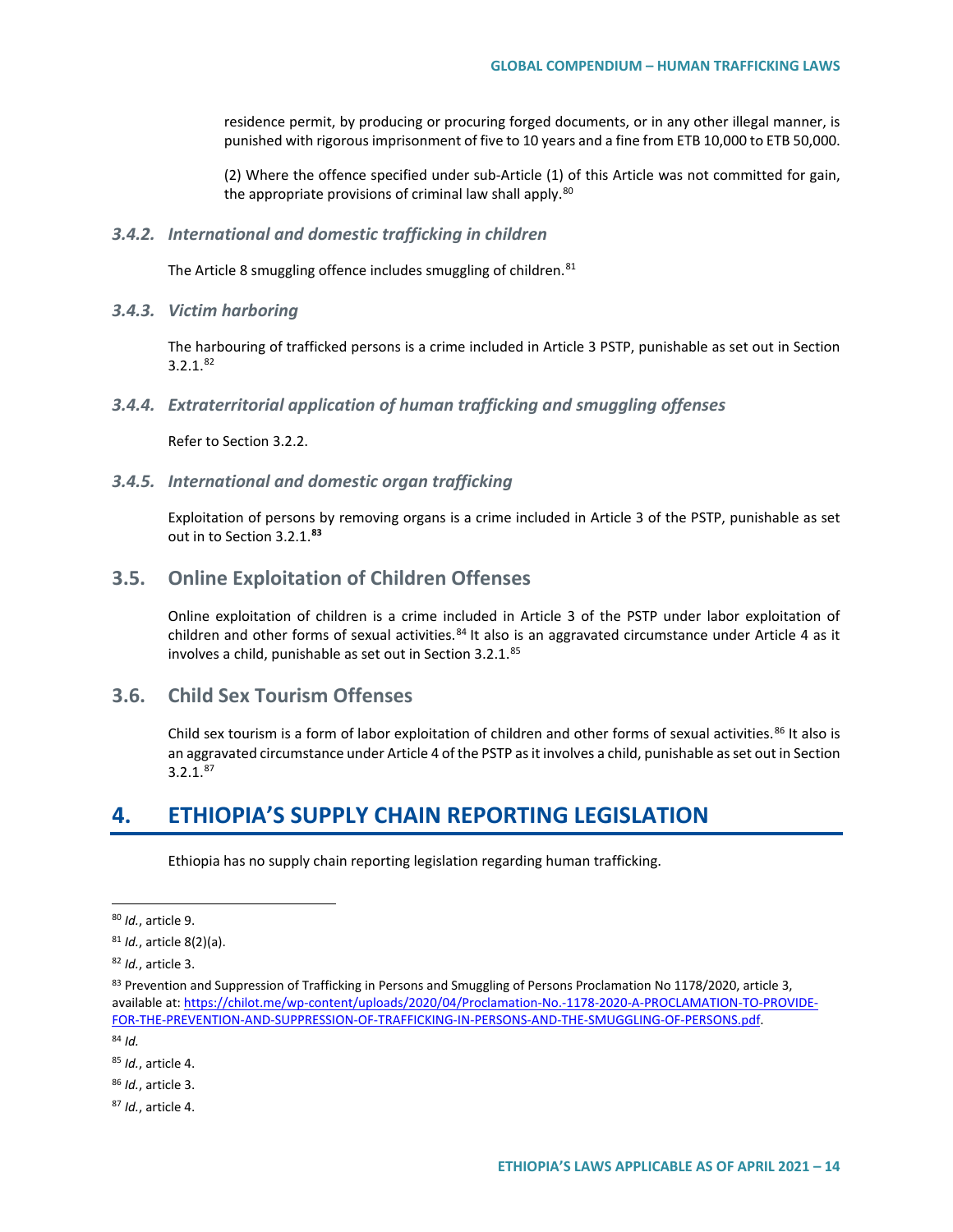# **5. FORCED LABOR: OVERVIEW OF ETHIOPIA'S APPLICABLE EMPLOYMENT AND MIGRATION LAWS**

# **5.1. Employment Law Rights for Victims of Human Trafficking and Forced Labor**

The Labour Proclamation No 1156/2019 (**LP**) applies to employment relations based on a contract of employment, excluding employees in a managerial position, contracts of personal service, contracts with members of Armed Forces, and contracts relating to a person's own business or professional responsibility.[88](#page-14-0)

The LP has established Labour Relations Boards to deal with employment disputes.<sup>[89](#page-14-1)</sup> A worker can make a wages claim to those Boards. A worker's claim for payment of wages is barred if not commenced within six months from the date it becomes due.<sup>[90](#page-14-2)</sup> A worker's claim for any payment arising from termination of an employment contract is barred if not commenced within six months from the date of termination, <sup>[91](#page-14-3)</sup> unless force majeure applies, which extends the period to 10 days after the force majeure ceases to exist.<sup>[92](#page-14-4)</sup> Force majeure includes illness, call of worker to national service, and the worker's transfer to a place away from the worker's residence in fulfillment of job tasks.<sup>[93](#page-14-5)</sup>

A worker is defined as a person who has an employment relationship with an employer in accordance with Article 4 of the LP.<sup>[94](#page-14-6)</sup> Article 4 provides that a contract of employment is formed when a natural person agrees directly or indirectly to perform work for and under the authority of an employer for a definite or indefinite period or piece work in consideration for a wage.<sup>[95](#page-14-7)</sup> The contract is to specify the wages, and the contract must not set less favorable conditions than those provided for by law, collective agreement, or work rules.<sup>[96](#page-14-8)</sup> Wages is defined in Article 53 as the regular payment to which a worker is entitled in return for the performance of work under the contract of employment.<sup>97</sup> It excludes overtime pay, allowances (such as per diem, hardship, travel, and relocation allowances), bonus, commission, other incentives, and any service charge received from customers.<sup>[98](#page-14-10)</sup>

The LP provides for a Wages Board to set minimum wages.<sup>[99](#page-14-11)</sup> This is a work in progress.

The LP's protections apply to workers as defined. If no wages are payable to a person, then that person does not appear to fall within the definition of worker. Victims of forced labour could be in this category and not protected by employment laws. Civil remedies under those laws may not be available. But the PSTP would apply.

<span id="page-14-0"></span><sup>88</sup> Labour Proclamation 1156/2019, article 3(1), available at:

[http://www.ilo.int/dyn/natlex/docs/ELECTRONIC/109825/136386/F-1056558301/ETH109825.pdf.](http://www.ilo.int/dyn/natlex/docs/ELECTRONIC/109825/136386/F-1056558301/ETH109825.pdf)

<span id="page-14-1"></span><sup>89</sup> *Id.*, article 145.

<span id="page-14-2"></span><sup>90</sup> *Id.*, article 162(3).

<span id="page-14-3"></span><sup>91</sup> *Id.*, article 162(4).

<span id="page-14-4"></span><sup>92</sup> *Id.*, article 167(1).

<span id="page-14-5"></span><sup>93</sup> *Id.*, article 167(2).

<span id="page-14-6"></span><sup>94</sup> *Id.*, articles 2(3) and 4.

<span id="page-14-7"></span><sup>95</sup> *Id.*, article 4(1).

<span id="page-14-8"></span><sup>96</sup> *Id.*, article 4(2).

<span id="page-14-9"></span><sup>97</sup> *Id.*, article 53(1).

<span id="page-14-10"></span><sup>98</sup> *Id.*, article 53(2).

<span id="page-14-11"></span><sup>99</sup> *Id.*, article 55.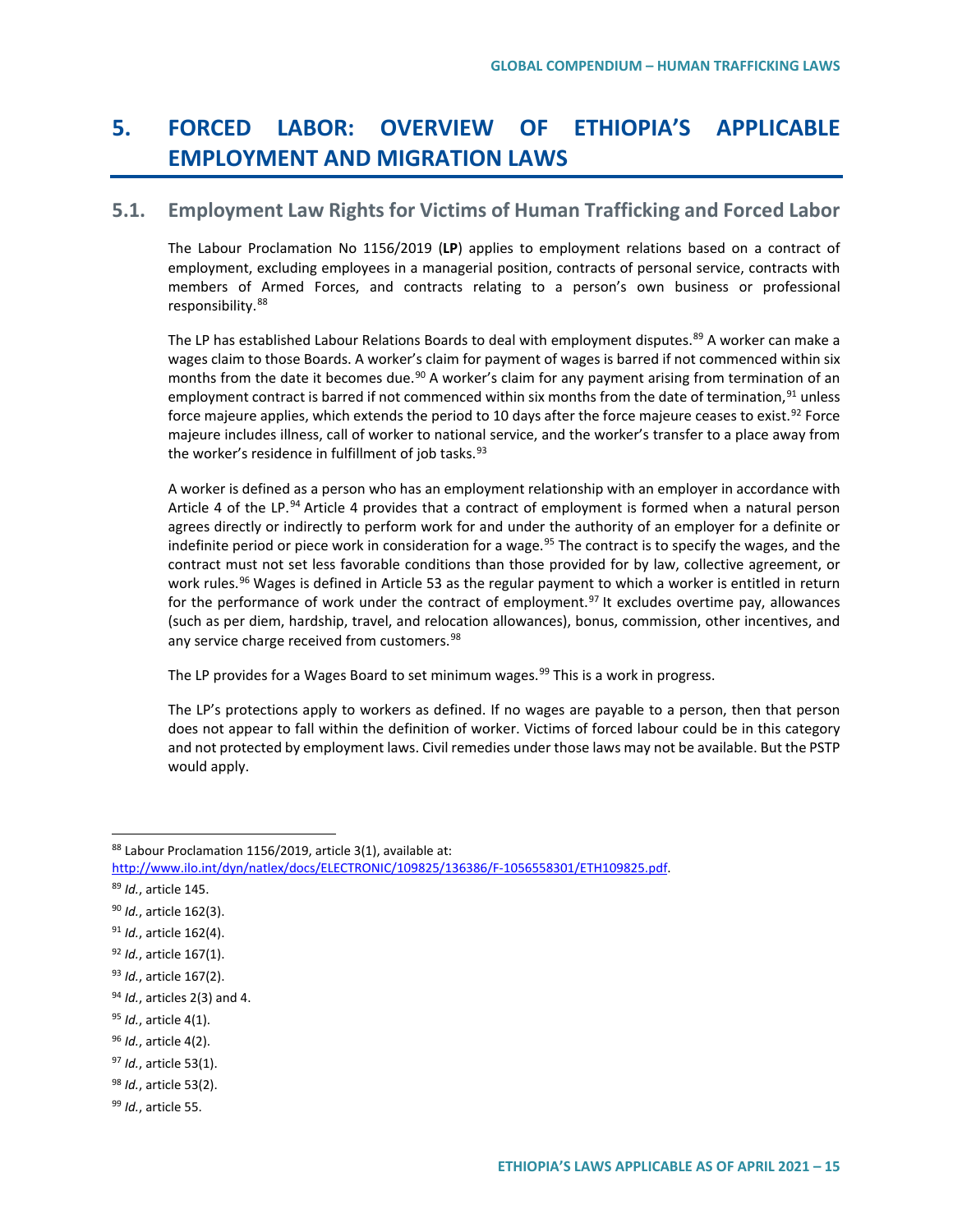# **5.2. Applicability of Employment Legislation in the Context of Forced Labor or Trafficking**

As explained in Section 5.1, victims of forced labour must receive wages to enable employment laws to apply. Employment law does not provide any civil remedies to victims who do not fall within the definition of a worker.

### **5.3. Statutory Rights**

#### *5.3.1. Rights to minimum wages, entitlements, and other applicable minimum standards*

Where the Wages Board sets a minimum wage for specific industries, then minimum wages apply to workers in those industries.<sup>[100](#page-15-0)</sup> Some government agencies have set minimum wages, but no minimum wage determinations have been identified.

Other entitlements under the LP for workers include:

(a) annual leave of at least 16 working days for the first year of service plus one working day for every additional two years of service; $101$ 

(b) sick leave of no more than six months in a 12-month period, with pay for (i) the first month, 100% of wages; (ii) the next two months, 50% of wages; and (iii) the next three months, without  $pay: <sup>102</sup>$  $pay: <sup>102</sup>$  $pay: <sup>102</sup>$ 

(c) maternity leave of 30 days pre-natal leave and 90 days post-natal leave with pay; $^{103}$  $^{103}$  $^{103}$ 

(d) paternity leave of three days with full pay;  $104$ 

(e) marriage leave for three days with pay;  $105$ 

(f) family death leave for three days with pay:  $106$ 

(g) union leave for trade union leaders with pay to present cases in labour disputes, attend union meetings, and negotiate collective agreements;<sup>[107](#page-15-7)</sup> and

(h) worker leave with pay for workers appearing in hearings on labour disputes.<sup>[108](#page-15-8)</sup>

### *5.3.2. Claims available in relation to misrepresentations and "sham" arrangements*

Ethiopia has no applicable laws.

<span id="page-15-0"></span>100 *Id*.

- <span id="page-15-4"></span><sup>104</sup> *Id.*, article 81(2).
- <span id="page-15-5"></span><sup>105</sup> *Id.*, article 81(1)(a).

<span id="page-15-7"></span><sup>107</sup> *Id.*, article 82.

<span id="page-15-1"></span><sup>101</sup> *Id.*, article 77.

<span id="page-15-2"></span><sup>102</sup> *Id.*, articles 85 and 86.

<span id="page-15-3"></span><sup>103</sup> *Id.*, article 88.

<span id="page-15-6"></span><sup>106</sup> *Id.*, article 81(1)(b).

<span id="page-15-8"></span><sup>108</sup> *Id.*, article 83.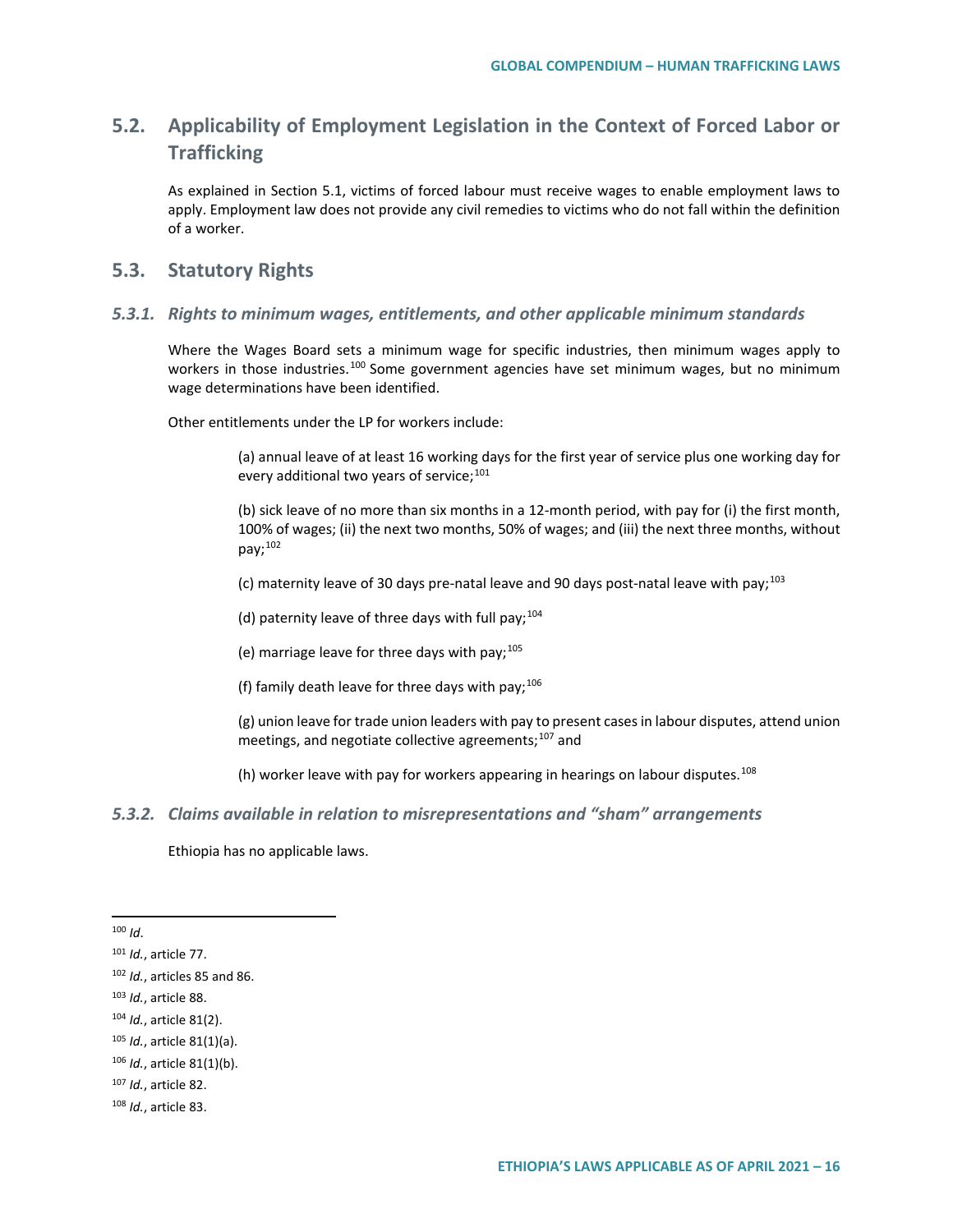#### *5.3.3. Claims available in relation to unlawful deductions, loans, and debt bondage*

Article 59 of the LP provides that the employer shall not deduct from, attach, or set off the wages of the worker, except where it is provided by law, collective agreement, work rules, a court order, or a written agreement with the worker concerned.<sup>[109](#page-16-0)</sup> Unless the worker consents in writing, the amount that may be deducted at any one time from the worker's wage shall in no case exceed one-third of their monthly wage. $110$ 

#### *5.3.4. Remedies*

If a victim of trafficking is not classified as a worker under employment laws, then those laws do not provide any remedies. In that event, the PSTP can apply. The PSTP provides that a court may award compensation to a trafficked victim for the victim's past or future lost income due to the offence committed.<sup>[111](#page-16-2)</sup>

#### *5.3.5. The well-being of workers: Rest time*

Refer to Section 3.3.2 for young workers' rest times and working conditions.

Normal hours of work shall not exceed eight hours per day or 48 hours per week.<sup>[112](#page-16-3)</sup> A worker may not be compelled to work overtime (work in excess of the normal daily hours of work).<sup>[113](#page-16-4)</sup> However, overtime may be worked whenever the employer cannot be expected to resort to other measures and there is (a) an actual or imminent accident, (b) force majeure, (c) urgent work, or (d) substitution of absent workers assigned on work that runs continuously without interruption.<sup>[114](#page-16-5)</sup> But overtime work shall not exceed four hours in a day and 12 hours in a week.<sup>[115](#page-16-6)</sup>

No pregnant woman shall be assigned to night work between 10 pm and 6 am or to overtime work.<sup>[116](#page-16-7)</sup>

Penalties apply to employers who breach these provisions.<sup>[117](#page-16-8)</sup>

#### *5.3.6. The well-being of workers: Freedom to change jobs and right to leave*

A worker may terminate their contract of employment by giving the employer 30 days prior notice.<sup>[118](#page-16-9)</sup>

The worker may also terminate their contract of employment without prior notice for good cause, which includes where the employer commits any act contrary to human dignity and morals or other crimes against the worker; the worker has been the victim of sexual harassment or sexual violence by an employee or manager; where imminent danger threatens the worker's safety or health; or where the employer has

<span id="page-16-3"></span><sup>112</sup> Labour Proclamation 1156/2019, article 61, available at:

[http://www.ilo.int/dyn/natlex/docs/ELECTRONIC/109825/136386/F-1056558301/ETH109825.pdf.](http://www.ilo.int/dyn/natlex/docs/ELECTRONIC/109825/136386/F-1056558301/ETH109825.pdf)

- <span id="page-16-5"></span><sup>114</sup> *Id.*, article 67.
- <span id="page-16-6"></span><sup>115</sup> *Id*.

<span id="page-16-7"></span><sup>116</sup> *Id.*, article 87.

- <span id="page-16-8"></span><sup>117</sup> *Id.*, article 185.
- <span id="page-16-9"></span><sup>118</sup> *Id.*, article 31.

<span id="page-16-0"></span> <sup>109</sup> *Id.*, article 59(1).

<span id="page-16-1"></span><sup>110</sup> *Id.*, article 59(2).

<span id="page-16-2"></span><sup>111</sup> Prevention and Suppression of Trafficking in Persons and Smuggling of Persons Proclamation No 1178/2020, article 26, available at[: https://chilot.me/wp-content/uploads/2020/04/Proclamation-No.-1178-2020-A-PROCLAMATION-TO-PROVIDE-](https://chilot.me/wp-content/uploads/2020/04/Proclamation-No.-1178-2020-A-PROCLAMATION-TO-PROVIDE-FOR-THE-PREVENTION-AND-SUPPRESSION-OF-TRAFFICKING-IN-PERSONS-AND-THE-SMUGGLING-OF-PERSONS.pdf)[FOR-THE-PREVENTION-AND-SUPPRESSION-OF-TRAFFICKING-IN-PERSONS-AND-THE-SMUGGLING-OF-PERSONS.pdf.](https://chilot.me/wp-content/uploads/2020/04/Proclamation-No.-1178-2020-A-PROCLAMATION-TO-PROVIDE-FOR-THE-PREVENTION-AND-SUPPRESSION-OF-TRAFFICKING-IN-PERSONS-AND-THE-SMUGGLING-OF-PERSONS.pdf)

<span id="page-16-4"></span><sup>113</sup> *Id.*, articles 66 and 67.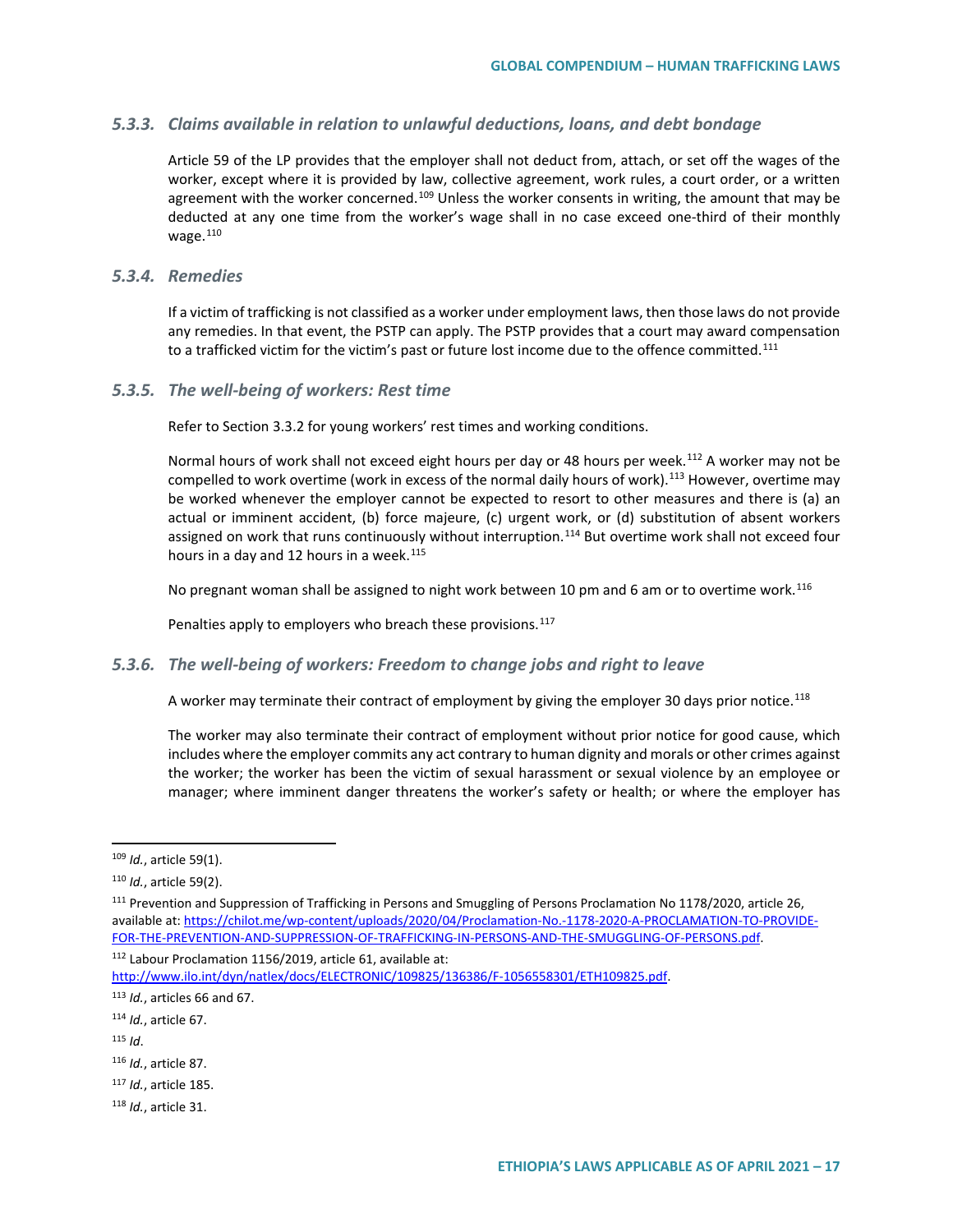repeatedly failed to fulfill basic obligations towards the worker.<sup>[119](#page-17-0)</sup> The worker's right to terminate expires after 15 working days from the date on which the act occurred or ceased to exist.<sup>[120](#page-17-1)</sup>

# **5.4. Rights to a Safe Workplace and Compensation Associated With Injuries or Illness**

Article 12(5) of the LP obliges the employer to take all necessary occupational safety and health measures and to abide by the standards and directives given by the appropriate authorities.<sup>[121](#page-17-2)</sup> It is unlawful to compel any worker to execute any task that is hazardous to the worker's life.<sup>[122](#page-17-3)</sup>

Article 96 of the LP provides that the employer shall be liable, irrespective of fault, for a worker's employment injuries, but not for any injury intentionally caused by the worker, including where the worker has not observed express safety instructions or accident prevention rules or was intoxicated by consuming an alcoholic beverages or drugs.<sup>[123](#page-17-4)</sup>

A worker can terminate employment without prior notice in the case of imminent danger threatening their safety or health.<sup>[124](#page-17-5)</sup>

The LP provides that a worker who has sustained an employment injury shall be entitled to (a) periodic payment while temporarily disabled; (b) a disablement pension, gratuity, or compensation when permanently disabled; or (c) a pension, gratuity, or compensation to the worker's dependents in the event of death, quantified as the LP prescribes.<sup>[125](#page-17-6)</sup>

Article 185(2)(a) of the LP provides that any employer who fails to fulfill the obligation in Article 12(5) of the LP shall be fined, taking into account its economic and organizational standing and the manner of fault, from ETB 10,000 up to ETB 20,000 for the first violation, from ETB 20,000 to ETB 40,000 for the second violation, and from ETB 40,000 to ETB 60,000 for the third violation.<sup>[126](#page-17-7)</sup> The business may be closed after more than three violations.<sup>127</sup>

Article 186(1)(a) of the LP provides that any employer, employers' association, representative of an employer, a trade union, or trade union leader who violates regulations and directives pertaining to the safety of workers and exposes the life and health of a worker to serious danger shall be fined from ETB 5,000 up to ETB 20,000 for the first violation, from ETB 20,000 to ETB 40,000 for the second violation, and up to ETB 70,000 for the third violation.<sup>[128](#page-17-9)</sup> The business may be closed for more than three violations.<sup>[129](#page-17-10)</sup>

<span id="page-17-0"></span>119 *Id.*, article 32.

<span id="page-17-1"></span><sup>120</sup> *Id.*, article 33.

<span id="page-17-2"></span><sup>121</sup> *Id.*, article 12(5).

<span id="page-17-3"></span><sup>122</sup> *Id.*, article 14(e).

<span id="page-17-4"></span><sup>123</sup> *Id.*, article 96.

<span id="page-17-5"></span><sup>124</sup> *Id.*, article 32(1)(c).

<span id="page-17-6"></span><sup>125</sup> *Id.*, article 107(1).

<span id="page-17-7"></span><sup>126</sup> *Id.*, article 185(2)(a).

<span id="page-17-8"></span><sup>127</sup> *Id.*, article 185(2)(d).

<span id="page-17-9"></span><sup>128</sup> *Id.*, article 186(1)(a).

<span id="page-17-10"></span><sup>129</sup> *Id.*, article 186(1)(e).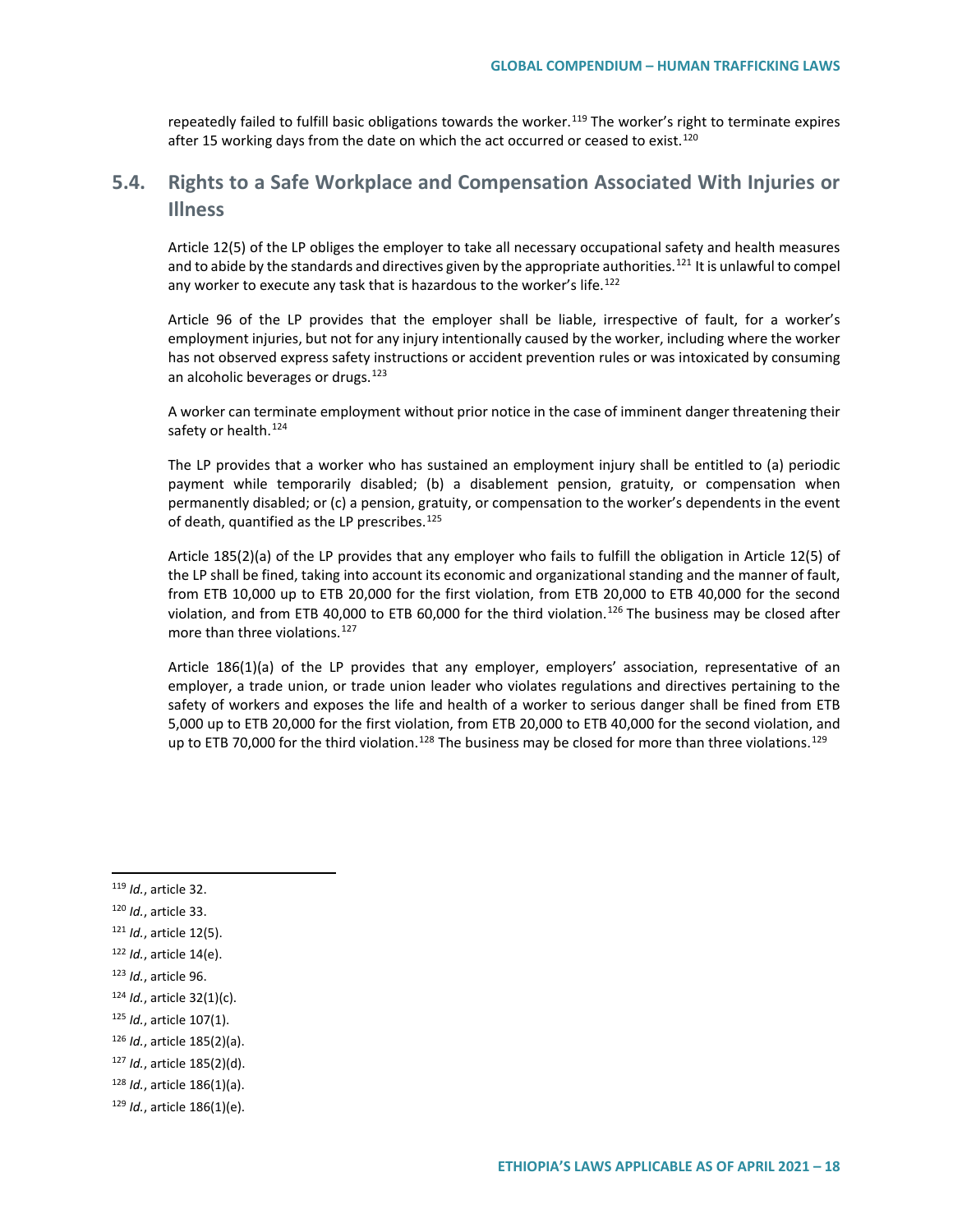# **5.5. Access to Justice and Practical Issues Associated With Enforcing Social Legislation**

Victims face barriers to access justice. Enforcing legislation through prosecutions has progressed slowly, although the Government has focused on training programs for police and other actors in consultation with NGOs.

The barriers arise from the victims' lack of awareness of their rights and the available remedies, and protection, and, where they are aware, the lack of assistance available for the victims to make claims and seek protection.

There have been few prosecutions. Prosecution currently is not seen as a major deterrence.

Government agencies are responsible to assist victims under the PSTP, and various NGOs also assist.<sup>[130](#page-18-0)</sup> Refer to Section 8.

## **5.6. Interaction Between Employment Law and Migration**

### *5.6.1. Employment rights affected where employment is unlawful under migration law*

If the victims can be classified as workers, claims under employment law are available. Victims who are foreign nationals and who do not have a permanent residence permit may be provided with a temporary residence permit, as appropriate.<sup>[131](#page-18-1)</sup> The Witness and Whistleblowers of Criminal Offences Protection Proclamation No. 699/2010 enables protection from prosecution for crimes committed as a result of being subjected to trafficking where a protection agreement is entered into.<sup>[132](#page-18-2)</sup>

#### *5.6.2. Rights/remedies available under applicable migration law and regulations*

Rights and remedies for victims are mainly derived from the PSTP. The migration laws do not provide assistance.

**5.7. Employment Laws and Child Labor**

Refer to Section 3.3.2.

# **6. GOVERNMENT PROCUREMENT RULES**

Ethiopian federal government procurement is governed by the Ethiopian Federal Government Procurement and Property Administration Proclamation No 649/2009 (**PPA**) [133](#page-18-3) and the Federal Government Public

<span id="page-18-0"></span><sup>&</sup>lt;sup>130</sup> Prevention and Suppression of Trafficking in Persons and Smuggling of Persons Proclamation No 1178/2020, Section 4, available at[: https://chilot.me/wp-content/uploads/2020/04/Proclamation-No.-1178-2020-A-PROCLAMATION-TO-PROVIDE-](https://chilot.me/wp-content/uploads/2020/04/Proclamation-No.-1178-2020-A-PROCLAMATION-TO-PROVIDE-FOR-THE-PREVENTION-AND-SUPPRESSION-OF-TRAFFICKING-IN-PERSONS-AND-THE-SMUGGLING-OF-PERSONS.pdf)[FOR-THE-PREVENTION-AND-SUPPRESSION-OF-TRAFFICKING-IN-PERSONS-AND-THE-SMUGGLING-OF-PERSONS.pdf.](https://chilot.me/wp-content/uploads/2020/04/Proclamation-No.-1178-2020-A-PROCLAMATION-TO-PROVIDE-FOR-THE-PREVENTION-AND-SUPPRESSION-OF-TRAFFICKING-IN-PERSONS-AND-THE-SMUGGLING-OF-PERSONS.pdf)

<span id="page-18-1"></span><sup>131</sup> *Id.*, article 24(6).

<span id="page-18-2"></span><sup>132</sup> Witness and Whistleblowers of Criminal Offences Protection Proclamation No. 699/2010, Part 2, available at: [https://www.ilo.org/dyn/natlex/docs/ELECTRONIC/89590/135560/F-738643980/ETH89590.pdf.](https://www.ilo.org/dyn/natlex/docs/ELECTRONIC/89590/135560/F-738643980/ETH89590.pdf)

<span id="page-18-3"></span><sup>&</sup>lt;sup>133</sup> Ethiopian Federal Government Procurement and Property Administration Proclamation No 649/2009, available at: [http://www.marches-publics-afrique.com/reglementations-nationales-des-marches/comesa---marches-publics/comesa--](http://www.marches-publics-afrique.com/reglementations-nationales-des-marches/comesa---marches-publics/comesa---ethopie---marches-publics/proclamation-no-649-2009-the-ethiopian-federal-government-procurement-and-property-administration-proclamation---2009) [ethopie---marches-publics/proclamation-no-649-2009-the-ethiopian-federal-government-procurement-and-property](http://www.marches-publics-afrique.com/reglementations-nationales-des-marches/comesa---marches-publics/comesa---ethopie---marches-publics/proclamation-no-649-2009-the-ethiopian-federal-government-procurement-and-property-administration-proclamation---2009)[administration-proclamation---2009.](http://www.marches-publics-afrique.com/reglementations-nationales-des-marches/comesa---marches-publics/comesa---ethopie---marches-publics/proclamation-no-649-2009-the-ethiopian-federal-government-procurement-and-property-administration-proclamation---2009)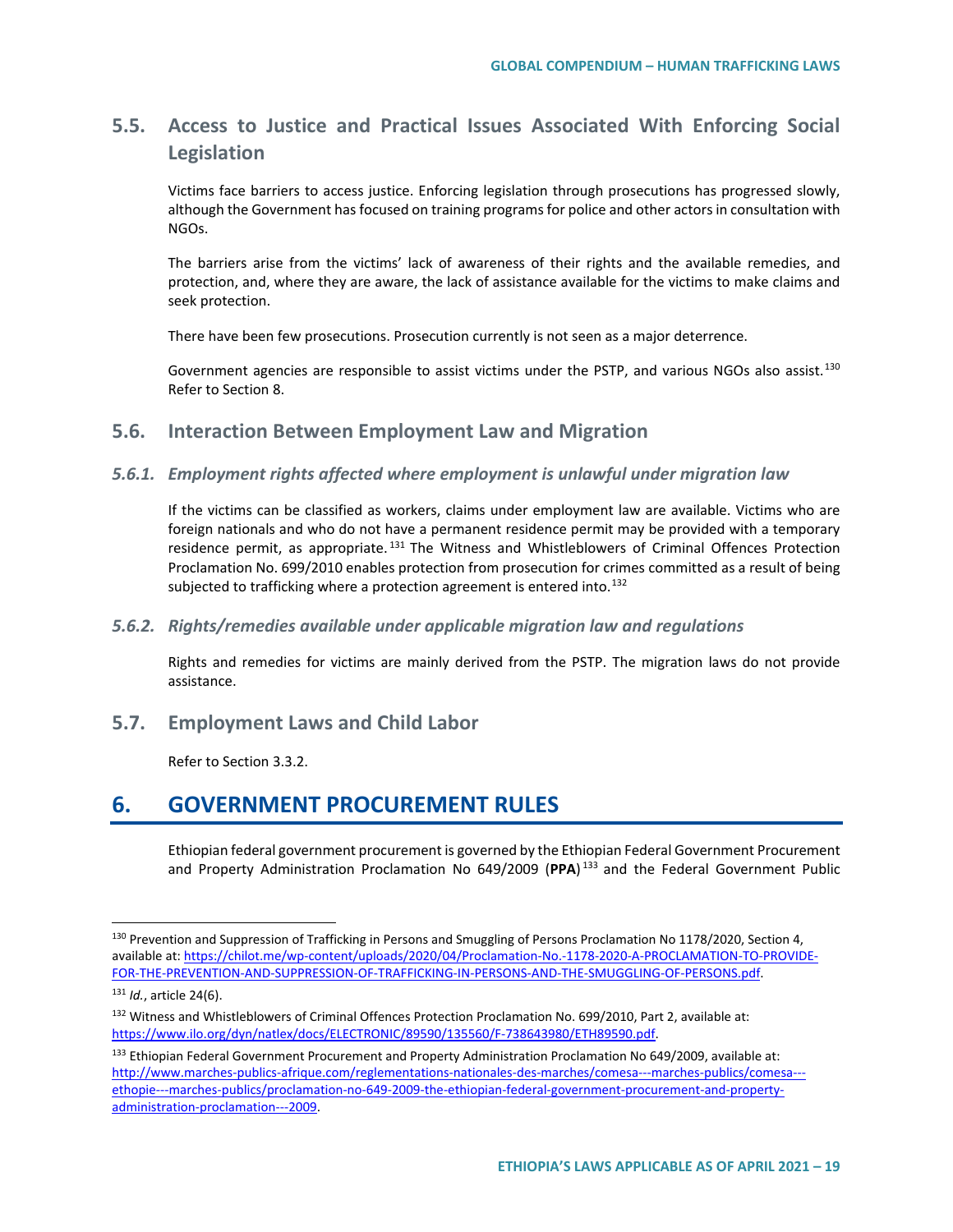Procurement Directive.<sup>[134](#page-19-0)</sup> The PPA sets out qualifying criteria for potential suppliers, including that they must have the necessary professional and technical qualifications and financial resources, their business activities have not been suspended, they are not the subject of legal proceedings for insolvency, receivership, bankruptcy, or winding up, they have a renewed trade license, and they have fulfilled their obligations to pay Ethiopian taxes.<sup>[135](#page-19-1)</sup> No specific provisions require them to covenant that their business does not use trafficked workers or that they are not in violation of human trafficking laws.

The PPA establishes a public procurement framework and principles for public procurement and property administration based on value for money, non-discrimination among candidates, transparency, fairness, and accountability.

The PPA also established the Public Procurement and Property Administration Agency as an autonomous federal government organ accountable to the Minister.<sup>[136](#page-19-2)</sup> This Agency is responsible for the adoption of principles by public bodies, policy, regulation, oversight, professional development, and information management and dissemination in the field of public procurement.

# **7. RESTITUTION AND VICTIM COMPENSATION**

Article 26 of the PSTP provides compensation for victims:

(1) In addition to the criminal fines and penalties imposed on a guilty offender, the court may award compensation to the victim for harm suffered, including medical, transport, and other relevant costs incurred by the victim as well as by other parties to rescue and care for the victim.

(2) The court may award compensation for moral damages from ETB 1,000 to ETB 50,000.

(3) The compensation may not be less than the amount paid by the victim to the perpetrator, the income gained by the act, or the past and future income lost by the victim due to the offence committed.

(4) The court may entertain the issue of compensation together with or separately from the criminal file by its own initiation or application of public prosecutor.

(5) Where the court has awarded compensation to the victim in accordance with this Article and ascertained that the accused cannot pay it, the court may, in accordance with the amount and conditions set by the Regulations that the Council of Ministers will issue, order that the fund for victims pay the compensation and expenses.

(6) Where the fund does not pay the full amount of compensation awarded, the victim may demand that the offender pay the difference when the offender is able to pay. The state also may demand that the offender reimburse the fund for its payments to the victim.<sup>[137](#page-19-3)</sup>

<span id="page-19-0"></span><sup>134</sup> Federal Government Public Procurement Directive, available at: [https://ethiopianlaw.weebly.com/uploads/5/5/7/6/5576668/procurement\\_directive\\_english.pdf.](https://ethiopianlaw.weebly.com/uploads/5/5/7/6/5576668/procurement_directive_english.pdf)

<span id="page-19-1"></span><sup>135</sup> Ethiopian Federal Government Procurement and Property Administration Proclamation No 649/2009, article 28, available at: [http://www.marches-publics-afrique.com/reglementations-nationales-des-marches/comesa---marches-publics/comesa--](http://www.marches-publics-afrique.com/reglementations-nationales-des-marches/comesa---marches-publics/comesa---ethopie---marches-publics/proclamation-no-649-2009-the-ethiopian-federal-government-procurement-and-property-administration-proclamation---2009) [ethopie---marches-publics/proclamation-no-649-2009-the-ethiopian-federal-government-procurement-and-property](http://www.marches-publics-afrique.com/reglementations-nationales-des-marches/comesa---marches-publics/comesa---ethopie---marches-publics/proclamation-no-649-2009-the-ethiopian-federal-government-procurement-and-property-administration-proclamation---2009)[administration-proclamation---2009.](http://www.marches-publics-afrique.com/reglementations-nationales-des-marches/comesa---marches-publics/comesa---ethopie---marches-publics/proclamation-no-649-2009-the-ethiopian-federal-government-procurement-and-property-administration-proclamation---2009)

<span id="page-19-2"></span><sup>136</sup> *Id.*, article 12.

<span id="page-19-3"></span><sup>&</sup>lt;sup>137</sup> Prevention and Suppression of Trafficking in Persons and Smuggling of Persons Proclamation No 1178/2020, article 26, available at[: https://chilot.me/wp-content/uploads/2020/04/Proclamation-No.-1178-2020-A-PROCLAMATION-TO-PROVIDE-](https://chilot.me/wp-content/uploads/2020/04/Proclamation-No.-1178-2020-A-PROCLAMATION-TO-PROVIDE-FOR-THE-PREVENTION-AND-SUPPRESSION-OF-TRAFFICKING-IN-PERSONS-AND-THE-SMUGGLING-OF-PERSONS.pdf)[FOR-THE-PREVENTION-AND-SUPPRESSION-OF-TRAFFICKING-IN-PERSONS-AND-THE-SMUGGLING-OF-PERSONS.pdf.](https://chilot.me/wp-content/uploads/2020/04/Proclamation-No.-1178-2020-A-PROCLAMATION-TO-PROVIDE-FOR-THE-PREVENTION-AND-SUPPRESSION-OF-TRAFFICKING-IN-PERSONS-AND-THE-SMUGGLING-OF-PERSONS.pdf)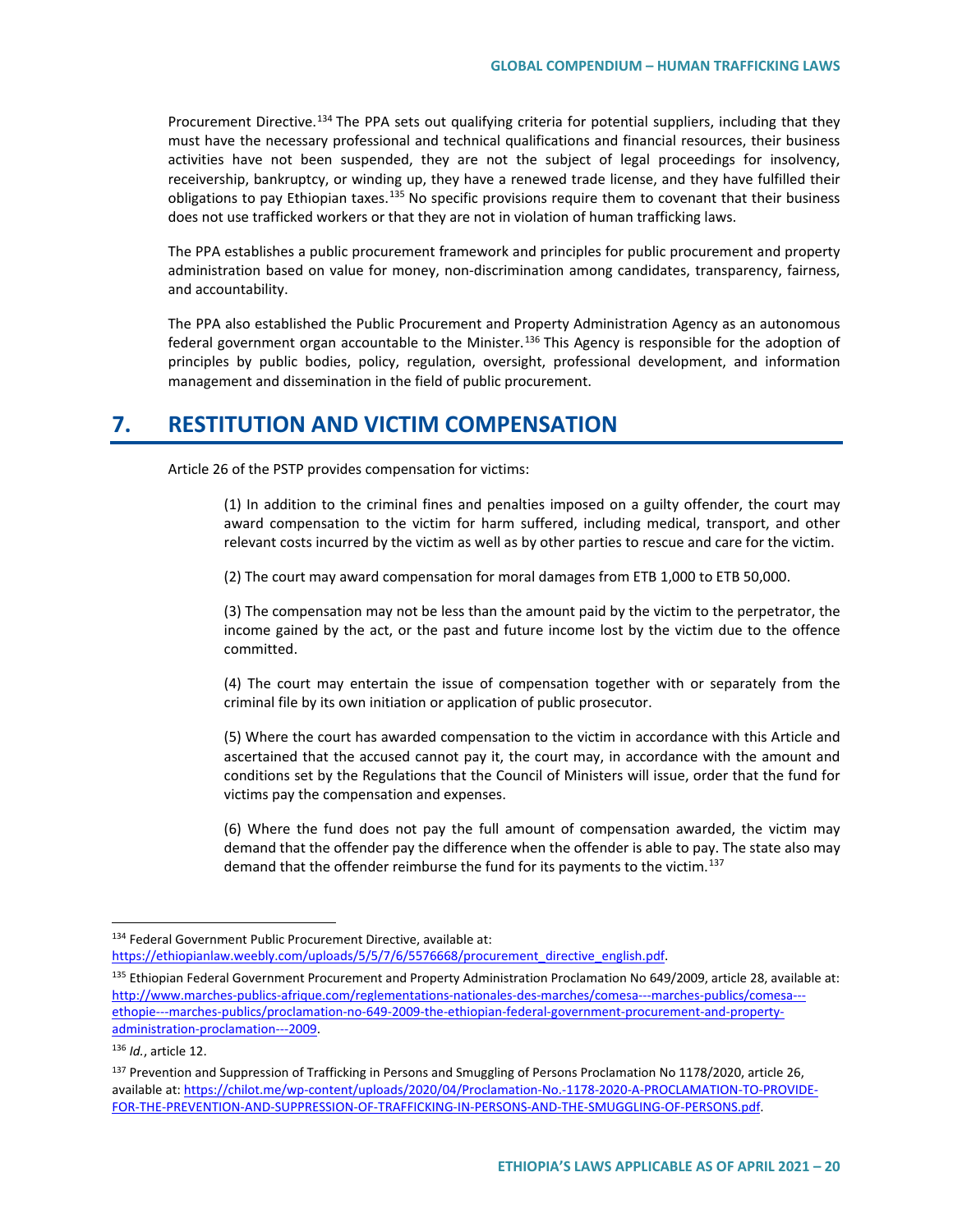Article 27 of the PSTP establishes a fund to rehabilitate persons who are victims of trafficking in persons, smuggling of persons, and unlawful sending of persons abroad for work.<sup>[138](#page-20-0)</sup> The fund is to pay for medical and other costs, material support, and training for victims, construct temporary shelters, and pay court-ordered compensation.<sup>[139](#page-20-1)</sup> The fund's revenue will come from government-allocated funds, properties confiscated, fines collected, and grants from NGOs and others.<sup>[140](#page-20-2)</sup> Regulations issued by the Council of Ministers will govern the fund's administration.<sup>[141](#page-20-3)</sup>

Article 34(2) of the PSTP requires the National Council to issue a Directive creating a national referral mechanism for the rescue, rehabilitation, support, and reintegration of victims, among other related matters.<sup>[142](#page-20-4)</sup> Article 36(2) requires the National Partnership Coalition to develop directives for a national referral system and implementation procedures and to co-ordinate the implementation of that system and procedures, as approved by the National Council.<sup>[143](#page-20-5)</sup>

The national referral mechanism is called the National Referral Mechanism of Ethiopia — Joining Efforts to Protect the Rights of Victims of Trafficking and Victimized Migrants in Ethiopia. It seeks to ensure coordination among different actors in contact with victims of trafficking, potential victims, and migrants in vulnerable situations. The lead coordinator is the Federal Anti-Human Trafficking Task Force, which works with NGOs and government entities.

NGOs have established a number of shelters for victims of trafficking, and the police have adopted the practice of referring suspected victims to these shelters.

# **8. ETHIOPIA'S MULTIDISCIPLINARY/INTERAGENCY COOPERATION APPROACH**

# **8.1. Overview**

Various government agencies within Ethiopia deal with people trafficking, but they have little funding.

### **8.2. Responsible Federal Agencies**

The Ethiopian Human Rights Commission Establishment Proclamation No. 210/2000 formed the Human Rights Commission.[144](#page-20-6) Its powers and duties include to ensure that all citizens, organs of state, political organizations, and other associations, as well as their officials, respect the human rights and freedoms provided by the Constitution, to ensure that laws and government decisions do not contravene those rights, and to investigate and resolve complaints concerning alleged violations of those rights, except for cases before the courts, Federal Houses, or Regional Council.

<span id="page-20-0"></span> <sup>138</sup> *Id.*, article 27.

<span id="page-20-1"></span><sup>139</sup> *Id.*, article 29.

<span id="page-20-2"></span><sup>140</sup> *Id.*, article 28.

<span id="page-20-3"></span><sup>141</sup> *Id.*, article 30.

<span id="page-20-4"></span><sup>142</sup> *Id.*, article 34(2).

<span id="page-20-5"></span><sup>143</sup> *Id.*, article 36(2).

<span id="page-20-6"></span><sup>144</sup> Ethiopian Human Rights Commission Establishment Proclamation No. 210/2000, available at: [https://www.eisa.org/pdf/eth2000hrc2.pdf.](https://www.eisa.org/pdf/eth2000hrc2.pdf)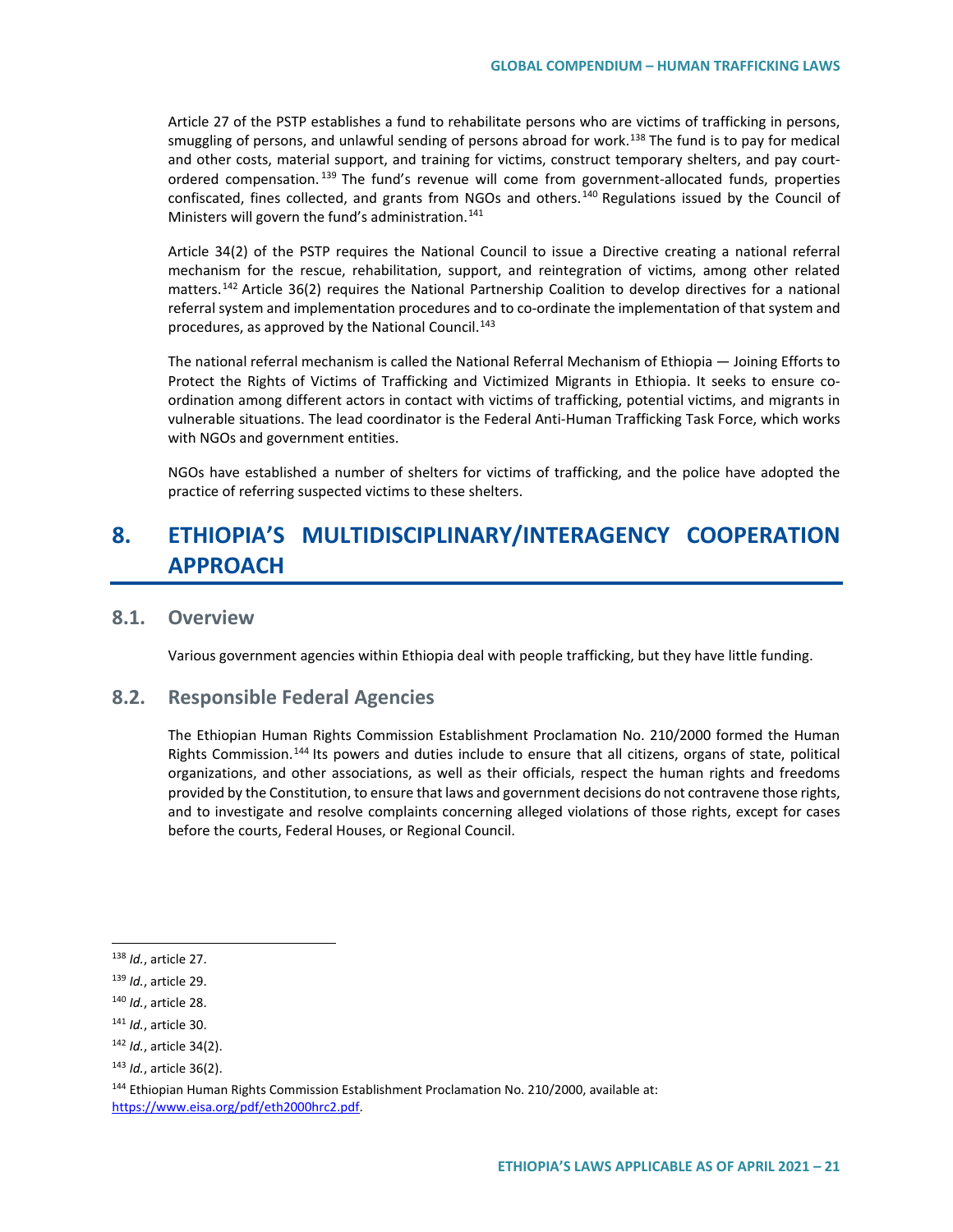The PSTP establishes a National Council and a National Partnership Coalition to promote the purposes of the PSTP, including to formulate policies and directives to prevent and suppress people trafficking and people smuggling.[145](#page-21-0)

The Federal Police and the Federal Attorney General investigate and enforce offences under the PSTP.<sup>[146](#page-21-1)</sup>

An Anti-Trafficking and Smuggling Task Force and a Migration and Human Trafficking Crime team have been established to further the purposes of the PSTP. The Task Force is also the lead coordinator for the national referral mechanism.

The Ministry of Labor and Social Affairs, the National Intelligence and Security Service, the Federal Urban Employment Creation and Food Security Agency, and the Rural Employment Creation and Food Security Agency are given various roles under the PSTP, including to disseminate information to the community and to assist trafficked victims in various ways.<sup>[147](#page-21-2)</sup>

#### **8.3. State Level Cooperation**

In addition to the federal government, the states are also responsible for crime enforcement, including trafficking in persons. In furtherance of the national referral mechanism and with the support of Expertise France under the Better Migration Management Program, Horn of Africa funded by the European Union, and the German Co-operation, a memorandum of understanding was signed in March 2019. That memorandum is known as the Memorandum of Understanding for the Referral of Victims of Human Trafficking and Vulnerable Migrants in the Amhara Regional State (**MOU**).[148](#page-21-3)

The purpose of the MOU is to establish a multi-stakeholder, victim-centred system for the identification, protection, rehabilitation, and social inclusion of former victims of trafficking and abuse in migration in the Amhara region. The parties to the MOU are the Amhara Bureau of Labour and Social Affairs; Amhara Attorney General; Amhara Police Commission; Bureau of Technical Vocational Training and Enterprise Development; Bureau of Woman, Children and Youth Affairs; Bureau of Health; Immigration Department (Metema Branch); Agar Ethiopia; Organization for Prevention, Rehabilitation and Integration of Female Street Children; Good Samaritan Association; Timret Le Hiwot; Mahibere Hiwot for Social Development; and International Organization for Migrants, Ethiopia.

**Disclaimer:** The codes, laws, and other information cited in this summary may not contain the most recent versions of such information and provide certain information available as of the month and year cited at the bottom of each page. We make no warranties or guarantees about the accuracy, completeness, or adequacy of the information contained in this summary or the information linked to in this summary. Please check official sources.

This summary should not be construed as legal advice on any specific facts or circumstances. The contents are intended only for general information purposes and may not be quoted or referred to in any other publication or proceeding. The provision of this information does not constitute an attorney-client relationship. Any views set forth

<span id="page-21-0"></span><sup>&</sup>lt;sup>145</sup> Prevention and Suppression of Trafficking in Persons and Smuggling of Persons Proclamation No 1178/2020, articles 33 and 35, available at[: https://chilot.me/wp-content/uploads/2020/04/Proclamation-No.-1178-2020-A-PROCLAMATION-TO-PROVIDE-](https://chilot.me/wp-content/uploads/2020/04/Proclamation-No.-1178-2020-A-PROCLAMATION-TO-PROVIDE-FOR-THE-PREVENTION-AND-SUPPRESSION-OF-TRAFFICKING-IN-PERSONS-AND-THE-SMUGGLING-OF-PERSONS.pdf)[FOR-THE-PREVENTION-AND-SUPPRESSION-OF-TRAFFICKING-IN-PERSONS-AND-THE-SMUGGLING-OF-PERSONS.pdf.](https://chilot.me/wp-content/uploads/2020/04/Proclamation-No.-1178-2020-A-PROCLAMATION-TO-PROVIDE-FOR-THE-PREVENTION-AND-SUPPRESSION-OF-TRAFFICKING-IN-PERSONS-AND-THE-SMUGGLING-OF-PERSONS.pdf)

<span id="page-21-1"></span><sup>146</sup> *Id.*, articles 38 and 41.

<span id="page-21-2"></span><sup>147</sup> *Id.*, articles 40, 39(1), 24(4), and 24(5).

<span id="page-21-3"></span><sup>148</sup> *Ethiopia: Memorandum of Understanding for assistance and protection of victims of human trafficking and vulnerable migrants signed in Amhara*, European Commission, available at[: https://ec.europa.eu/trustfundforafrica/all-news-and](https://ec.europa.eu/trustfundforafrica/all-news-and-stories/ethiopia-memorandum-understanding-assistance-and-protection-victims-human_en)[stories/ethiopia-memorandum-understanding-assistance-and-protection-victims-human\\_en.](https://ec.europa.eu/trustfundforafrica/all-news-and-stories/ethiopia-memorandum-understanding-assistance-and-protection-victims-human_en)